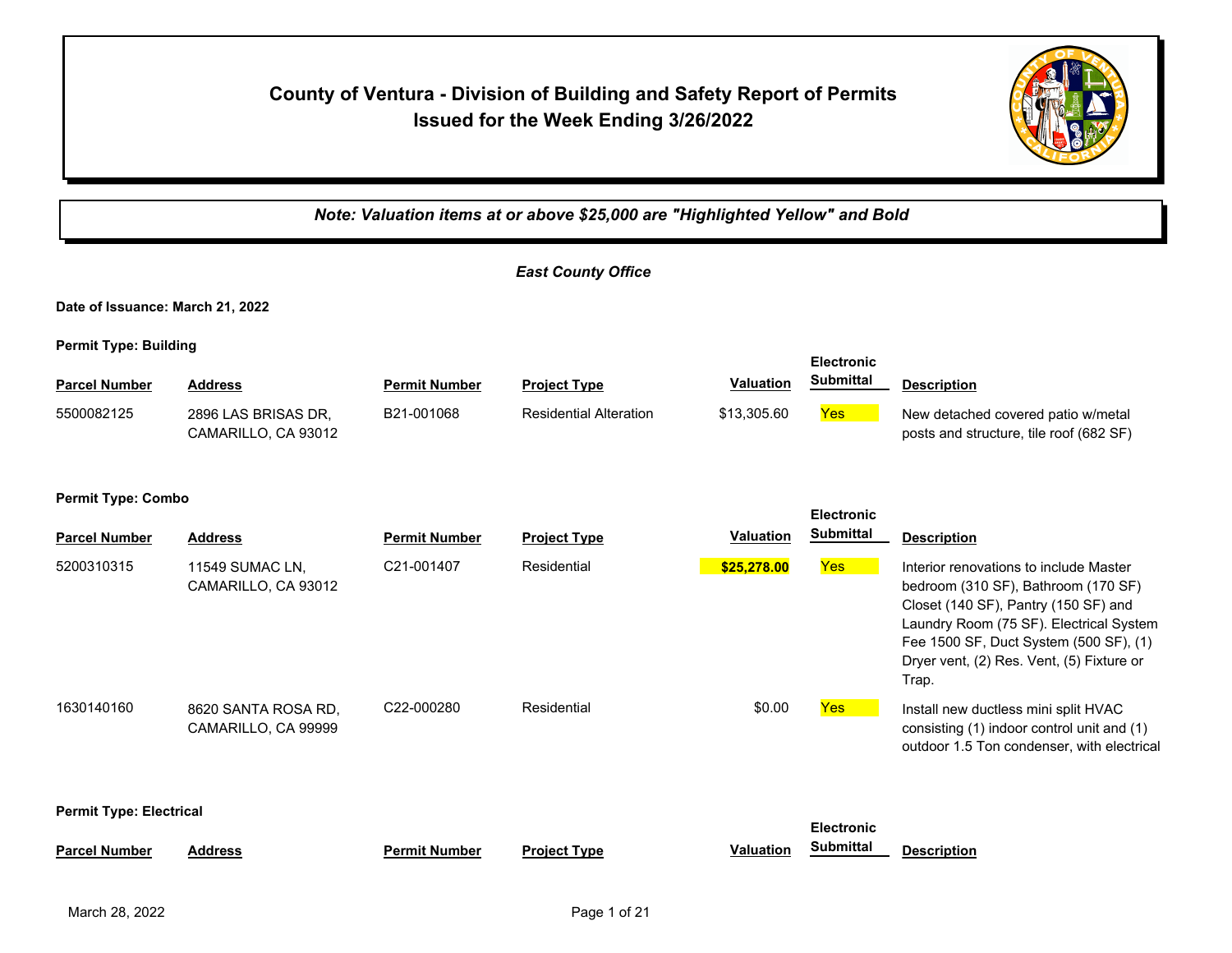## *East County Office*

**Date of Issuance: March 21, 2022**

**Permit Type: Electrical**

| . .                  |                                           |                      |                     |                  | <b>Electronic</b> |                                                                                               |
|----------------------|-------------------------------------------|----------------------|---------------------|------------------|-------------------|-----------------------------------------------------------------------------------------------|
| <b>Parcel Number</b> | <b>Address</b>                            | <b>Permit Number</b> | <b>Project Type</b> | <b>Valuation</b> | <b>Submittal</b>  | <b>Description</b>                                                                            |
| 5160170515           | 2821 N REDONDO AV.<br>CAMARILLO, CA 93012 | E22-000076           | Residential         | \$0.00           | <b>Yes</b>        | Install Roof Mounted Photovoltaic 44<br>panels (17.60 kW) and new 400A main<br>service panel. |

**Date of Issuance: March 22, 2022**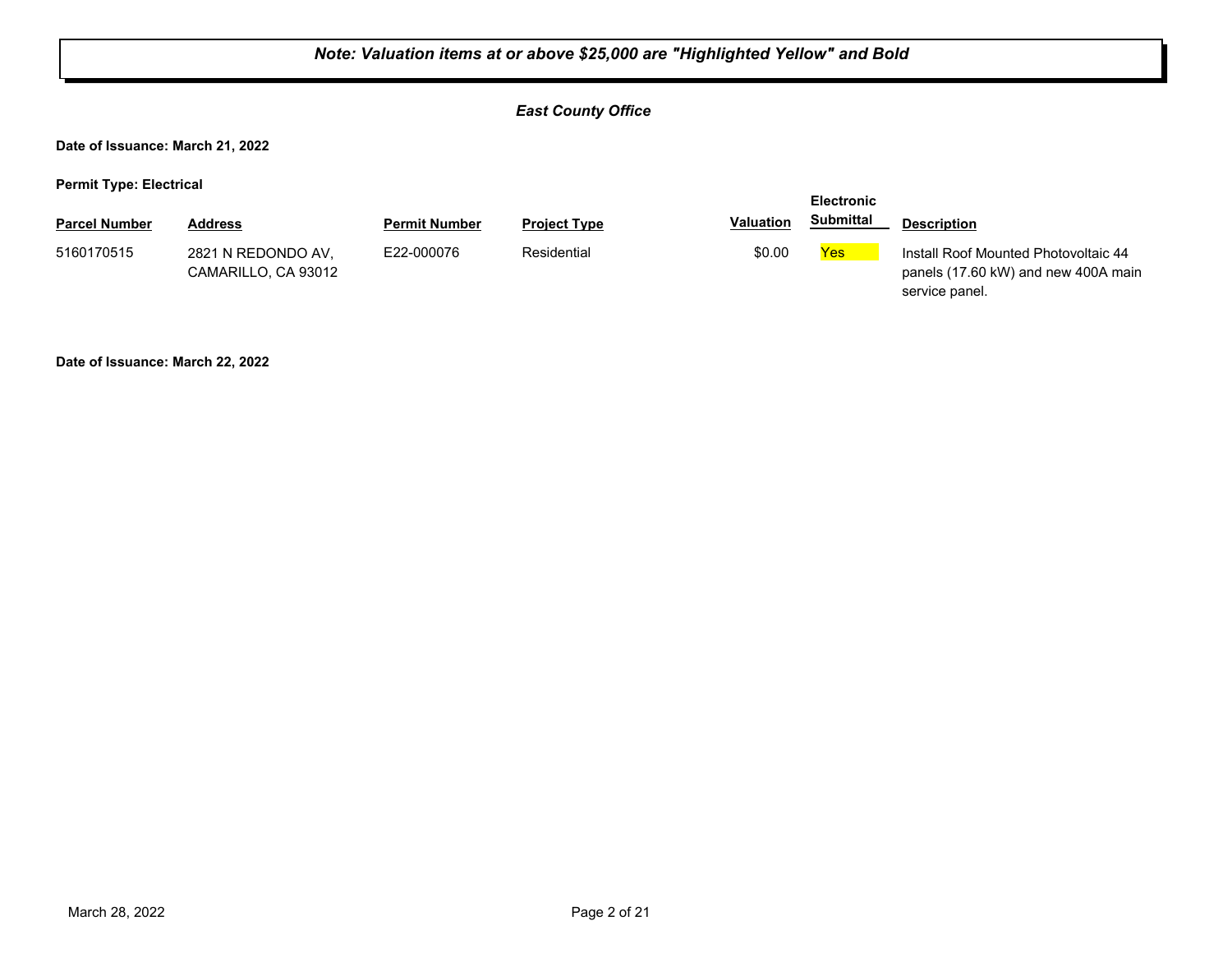## *East County Office*

**Date of Issuance: March 22, 2022**

|                      |                                             |                      |                               |                  | <b>Electronic</b> |                                                                                                                                                                                                |
|----------------------|---------------------------------------------|----------------------|-------------------------------|------------------|-------------------|------------------------------------------------------------------------------------------------------------------------------------------------------------------------------------------------|
| <b>Parcel Number</b> | <b>Address</b>                              | <b>Permit Number</b> | <b>Project Type</b>           | <b>Valuation</b> | <b>Submittal</b>  | <b>Description</b>                                                                                                                                                                             |
| 8500151015           | 89 DAPPLEGRAY RD,<br>WEST HILLS, CA 91307   | B21-001078           | <b>Residential Accessory</b>  | \$200,758.50     | Yes <sup>1</sup>  | Retaining wall: around Main Residence,<br>ADU, Pool 377' long, around Tennis<br>Courts 243', Retaining walls at driveway<br>595' long. Maximus retaining wall height<br>10', 15 piles (255 LF) |
| 8010210815           | 668 OAK RUN TL 101.<br>OAK PARK, CA 91377   | B22-000102           | <b>Residential Alteration</b> | \$3,914.00       | No                | Replace Stairs and Landing approx. 120<br>sq ft<br>Replace Handrail approx. 28 If                                                                                                              |
| 8010230355           | 675 OAK RUN TL 212.<br>OAK PARK, CA 91377   | B22-000103           | <b>Residential Alteration</b> | \$1,262.20       | No                | New deck coating<br>192 SF of existing plywood on deck and<br>deck coating<br>20.5 LF of wooden hand rail<br>10" of stucco at perimeter of deck                                                |
| 8010250605           | 5805 OAK BEND LN 306,<br>OAK PARK, CA 91377 | B22-000104           | <b>Residential Alteration</b> | \$1,262.20       | No                | New deck coating<br>192 SF of existing plywood on deck and<br>deck coating<br>20.5 LF of wooden hand rail<br>10" of stucco at perimeter of deck                                                |
| 6850290485           | 360 TURIN ST, OAK<br>PARK, CA 99999         | B22-000168           | <b>Residential Alteration</b> | \$5,424.20       | No                | Replace 8 Retrofit type windows approx.<br>(159 sq ft) Replace 1 Retrofit sliding glass<br>door (approx. 64 sq ft)                                                                             |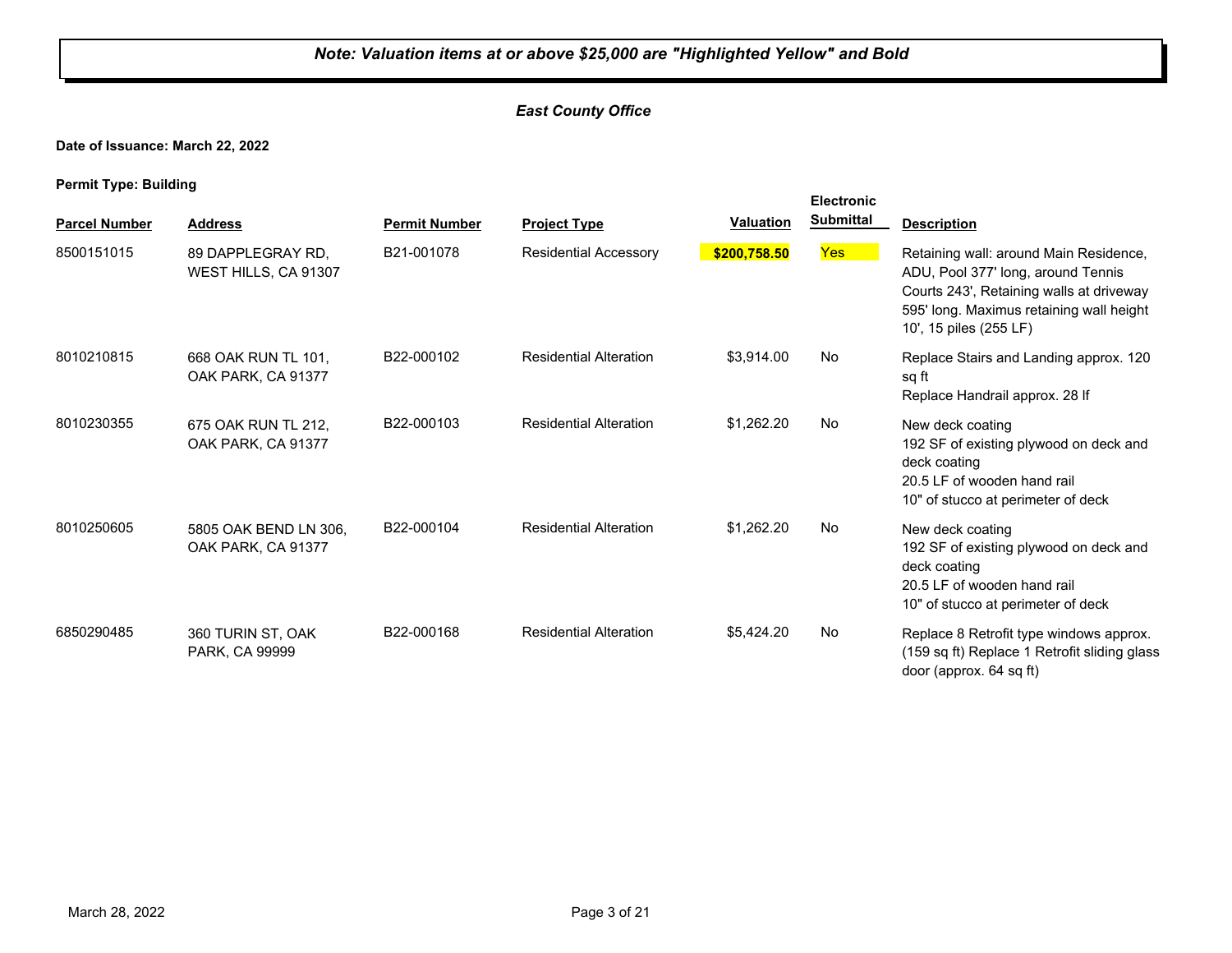## *East County Office*

**Date of Issuance: March 22, 2022**

**Permit Type: Combo**

|                      |                                                 |                      |                     |             | <b>Electronic</b> |                                                                                                                                                                                                                                                                                                                                                                                                                                                                                    |
|----------------------|-------------------------------------------------|----------------------|---------------------|-------------|-------------------|------------------------------------------------------------------------------------------------------------------------------------------------------------------------------------------------------------------------------------------------------------------------------------------------------------------------------------------------------------------------------------------------------------------------------------------------------------------------------------|
| <b>Parcel Number</b> | <b>Address</b>                                  | <b>Permit Number</b> | <b>Project Type</b> | Valuation   | <b>Submittal</b>  | <b>Description</b>                                                                                                                                                                                                                                                                                                                                                                                                                                                                 |
| 8500111015           | 29 HACKAMORE LN,<br>WEST HILLS, CA 91307        | C21-001436           | Residential         | \$57,522.30 | Yes               | Ref C21-001436<br>Remodel Living Area (1223 SF), Kitchen<br>(198 SF) and 4 Bathrooms (226 SF)<br>includes structural (demo walls, beams<br>and bay window), Electrical (system fee<br>1647 SF), Mechanical (HVAC system,<br>Ducting (800 SF), Dryer vent, 4 exhaust<br>fans and 1 appliance vent), Plumbing (14<br>fixture/trap, 3 low gas pipe systems, water<br>heater vent, 1 repair/alter drain/vent and 1<br>repair/alter water piping) and (24 SF)<br>replace window (24 SF) |
| 6950254105           | 2381 STAFFORD RD,<br>THOUSAND OAKS, CA<br>99999 | C22-000200           | Residential         | \$10,173.10 | <b>Yes</b>        | Remodel Kitchen 228 SF, bathroom 25<br>SF, 30 LF of interior wall. 140 SF of<br>drywall 1/2. Includes electrical system fee<br>495 SF, [7] plumbing fixtures and [1]<br>exhaust fans ,[1] dryer vent and [1]<br>appliance vent.                                                                                                                                                                                                                                                    |

#### **Permit Type: Electrical**

| . .                  |                                      |                      |                     |                  | <b>Electronic</b> |                                               |  |
|----------------------|--------------------------------------|----------------------|---------------------|------------------|-------------------|-----------------------------------------------|--|
| <b>Parcel Number</b> | Address                              | <b>Permit Number</b> | <b>Project Type</b> | <b>Valuation</b> | Submittal         | <b>Description</b>                            |  |
| 6850312085           | 544 SAVONA WY, OAK<br>PARK, CA 99999 | E22-000199           | Residential         | \$0.00           | No                | Photovoltaic 6.4kw roof mount (16<br>Modules) |  |

#### **Date of Issuance: March 23, 2022**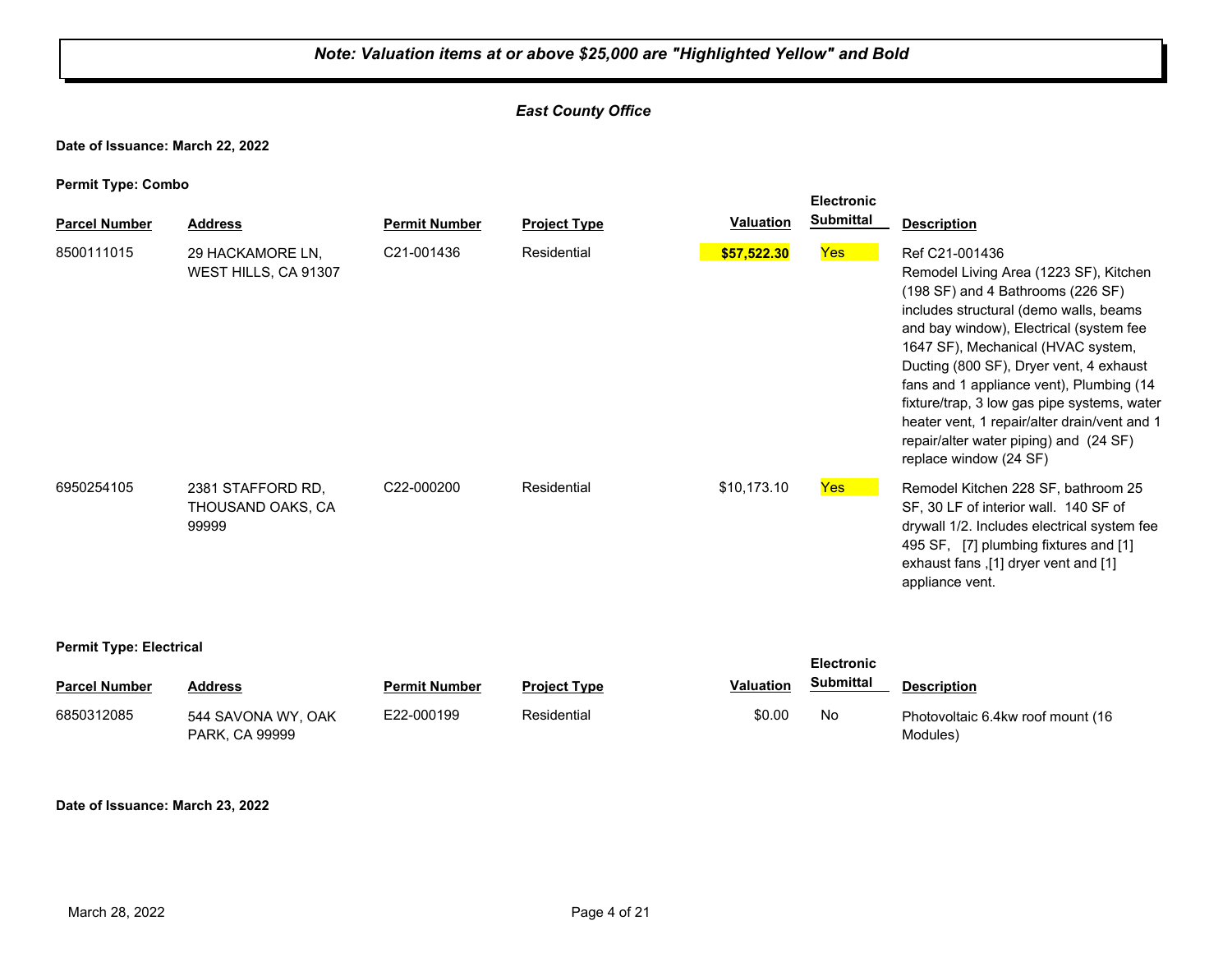## *East County Office*

**Date of Issuance: March 23, 2022**

| <b>Parcel Number</b> | <b>Address</b>                                                                             | <b>Permit Number</b> | <b>Project Type</b>           | <b>Valuation</b> | <b>Electronic</b><br><b>Submittal</b> | <b>Description</b>                                                                                                                                                    |
|----------------------|--------------------------------------------------------------------------------------------|----------------------|-------------------------------|------------------|---------------------------------------|-----------------------------------------------------------------------------------------------------------------------------------------------------------------------|
|                      |                                                                                            |                      |                               |                  |                                       |                                                                                                                                                                       |
| 5190140015           | 12350 RIDGE DR.<br>CAMARILLO, CA 93012                                                     | B21-000934           | <b>Residential Alteration</b> | \$6,617.20       | <b>Yes</b>                            | Replace two sliding doors with pocket<br>doors approx. 233sq ft                                                                                                       |
| 8500071035           | 5 RANCHERO RD, WEST<br><b>HILLS, CA 91307</b>                                              | B22-000075           | <b>Residential Accessory</b>  | \$20,856.00      | <b>Yes</b>                            | 790 SF Retaining wall                                                                                                                                                 |
| 6850207465           | 5290 BROMELY DR, OAK<br>PARK, CA 91377                                                     | B22-000096           | <b>Residential Alteration</b> | \$856.84         | Yes                                   | Structural revision to floor Joist. Header<br>and post to accommodate changes<br>stemming from modifications made under<br>permit C22-45. (Reroute HVAC Duct<br>Work) |
| 8010250915           | 5837 OAK BEND LN 410.<br>OAK PARK, CA 91377<br>5837 OAK BEND LN 410.<br>OAK PARK, CA 99999 | B22-000222           | <b>Residential Accessory</b>  | \$901.40         | <b>No</b>                             | New deck coating<br>88 SF existing plywood on deck and deck<br>coating<br>15 of wood handrail<br>10 LF stucco at perimeter of deck to<br>install new flashing metal   |
| 6850207385           | 5150 BROMELY DR, OAK<br>PARK, CA 99999                                                     | B22-000223           | <b>Residential Alteration</b> | \$2,040.00       | No                                    | Reroof house, 400 SF, remove tile, re-felt<br>and reset tile                                                                                                          |
| 8010250965           | 5837 OAK BEND LN 312.<br>OAK PARK, CA 91377<br>5837 OAK BEND LN 312.<br>OAK PARK, CA 99999 | B22-000224           | <b>Residential Accessory</b>  | \$1,217.60       | <b>No</b>                             | New deck coating<br>192 SF existing plywood on deck and<br>deck coating<br>20 of wood handrail<br>10 LF stucco at perimeter of deck to<br>install new flashing metal  |
| 6850380035           | 266 CONCERTO DR, OAK<br>PARK, CA 99999                                                     | B22-000229           | <b>Residential Alteration</b> | \$3,400.00       | No                                    | re-roof 20 squares tear off existing tile and<br>underlayment install new synthetic<br>underlayment, new tile. no sheathing no<br>change in weight or color           |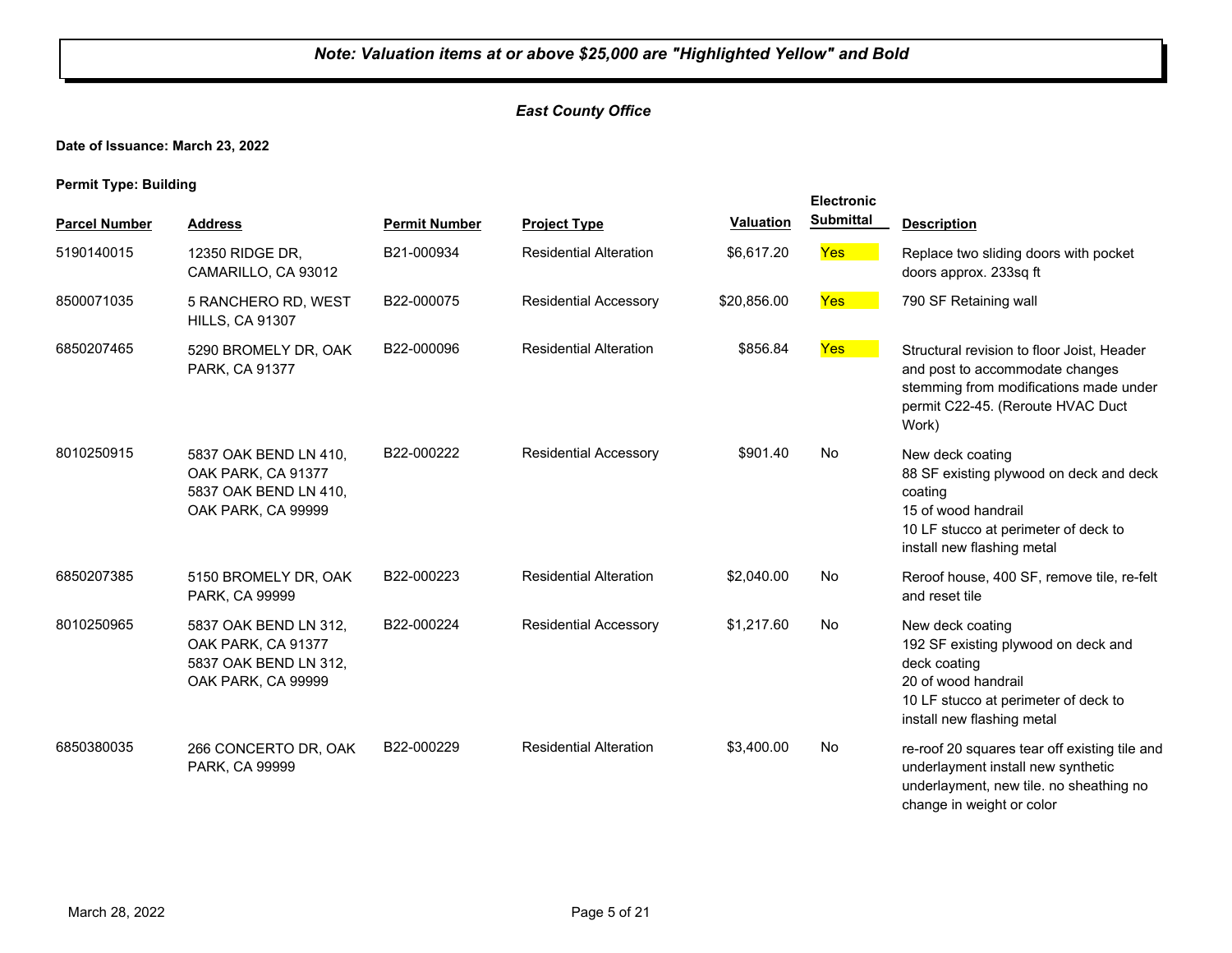## *East County Office*

**Date of Issuance: March 23, 2022**

**Permit Type: Building**

| . .                  |                                               |                      |                               |                  | <b>Electronic</b> |                                                                                                                                                             |
|----------------------|-----------------------------------------------|----------------------|-------------------------------|------------------|-------------------|-------------------------------------------------------------------------------------------------------------------------------------------------------------|
| <b>Parcel Number</b> | <b>Address</b>                                | <b>Permit Number</b> | <b>Project Type</b>           | <b>Valuation</b> | <b>Submittal</b>  | <b>Description</b>                                                                                                                                          |
| 6850380095           | 224 CONCERTO DR, OAK<br>PARK, CA 99999        | B22-000230           | <b>Residential Alteration</b> | \$3,400.00       | No.               | re-roof 20 squares tear off existing tile and<br>underlayment install new synthetic<br>underlayment, new tile, no sheathing no<br>change in weight or color |
| 6850380085           | 226 CONCERTO DR, OAK<br><b>PARK, CA 99999</b> | B22-000231           | <b>Residential Alteration</b> | \$3,400.00       | No                | re-roof 20 squares tear off existing tile and<br>underlayment install new synthetic<br>underlayment, new tile. no sheathing no<br>change in weight or color |
| 6850380055           | 252 CONCERTO DR, OAK<br>PARK, CA 99999        | B22-000232           | <b>Residential Alteration</b> | \$3,400.00       | No                | re-roof 20 squares tear off existing tile and<br>underlayment install new synthetic<br>underlayment, new tile. no sheathing no<br>change in weight or color |

#### **Permit Type: Mechanical**

| .                    |                                             | <b>Electronic</b>    |                     |                  |                  |                                                           |
|----------------------|---------------------------------------------|----------------------|---------------------|------------------|------------------|-----------------------------------------------------------|
| <b>Parcel Number</b> | <b>Address</b>                              | <b>Permit Number</b> | <b>Project Type</b> | <b>Valuation</b> | <b>Submittal</b> | <b>Description</b>                                        |
| 6680323265           | 660 RANDY DR.<br>THOUSAND OAKS, CA<br>99999 | M22-000073           | Residential         | \$0.00           | No               | Replace FAU in closet and approx.<br>1630sg ft of ducting |

#### **Date of Issuance: March 24, 2022**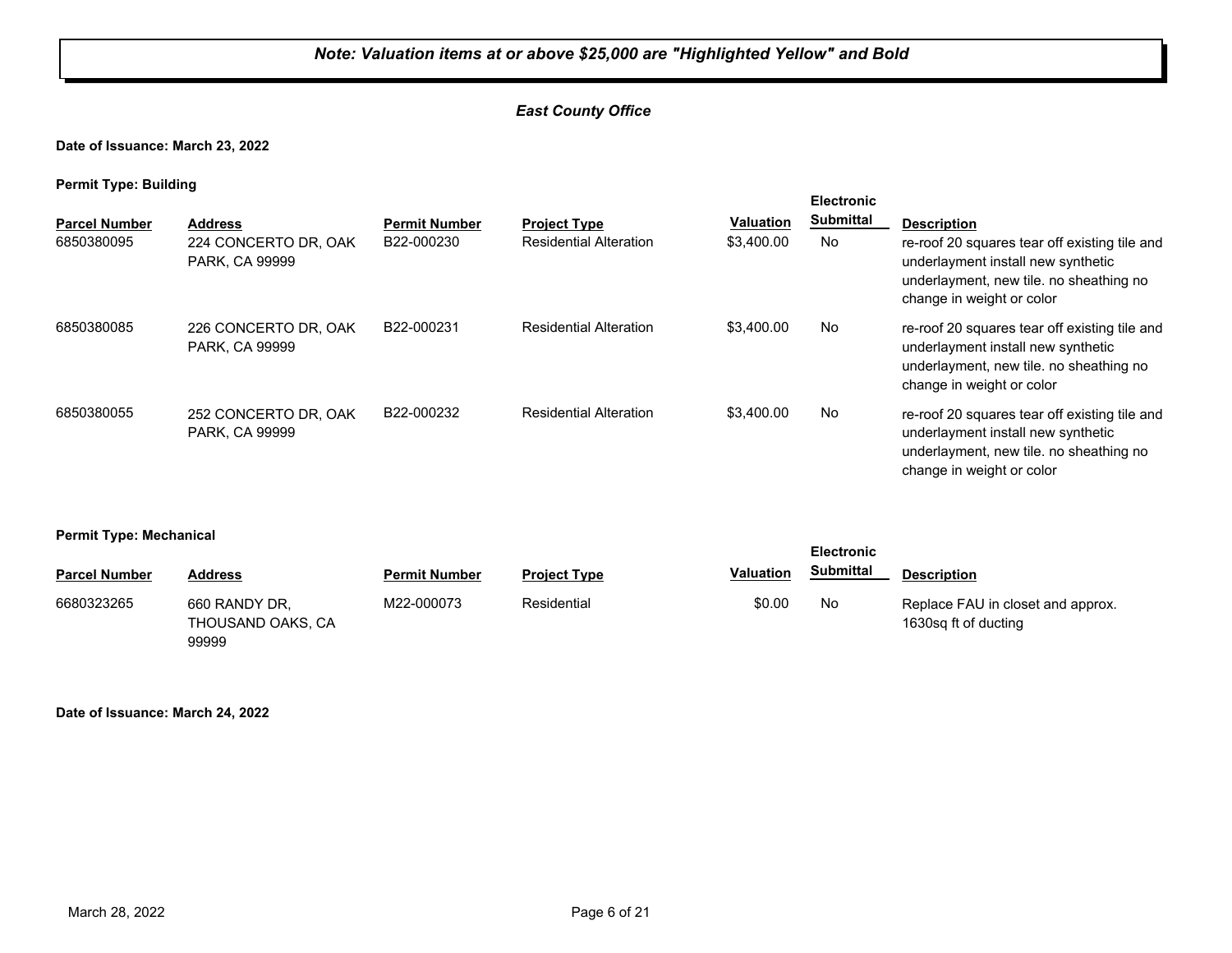## *East County Office*

**Date of Issuance: March 24, 2022**

| <b>Parcel Number</b> | <b>Address</b>                                 | <b>Permit Number</b> | <b>Project Type</b>           | <b>Valuation</b> | <b>Electronic</b><br><b>Submittal</b> | <b>Description</b>                                                                                                                             |
|----------------------|------------------------------------------------|----------------------|-------------------------------|------------------|---------------------------------------|------------------------------------------------------------------------------------------------------------------------------------------------|
| 5190110065           | 12970 ANDALUSIA DR.<br>CAMARILLO, CA 99999     | B22-000197           | <b>Residential Alteration</b> | \$799.20         | <b>Yes</b>                            | Replace 5 window (37.5 SF). 4 in attic, 1<br>in bedroom.<br>No change is sizes                                                                 |
| 8010140275           | 425 N SUNNY BROOK CT.<br>OAK PARK, CA 99999    | B22-000235           | <b>Residential Alteration</b> | \$1.243.20       | No                                    | Replace total of 5 windows retrofit type<br>approx. 56.43sq ft                                                                                 |
| 6850321235           | 5061 CHURCHWOOD DR,<br>OAK PARK, CA 99999      | B22-000236           | <b>Residential Alteration</b> | \$8.051.20       | No                                    | Replace 16 windows approx. 312sq ft and<br>1 Sliding glass door approx. 38sq ft<br>Retrofit type                                               |
| 6630331205           | 893 CALLE COMPO.<br>THOUSAND OAKS, CA<br>99999 | B22-000237           | <b>Residential Alteration</b> | \$6.615.60       | No                                    | Replace 19 Aluminum retrofit windows, 17<br>Windsor wood clad retrofit windows and 2<br>Anlin vinyl retrofit windows approx. 298sq<br>ft total |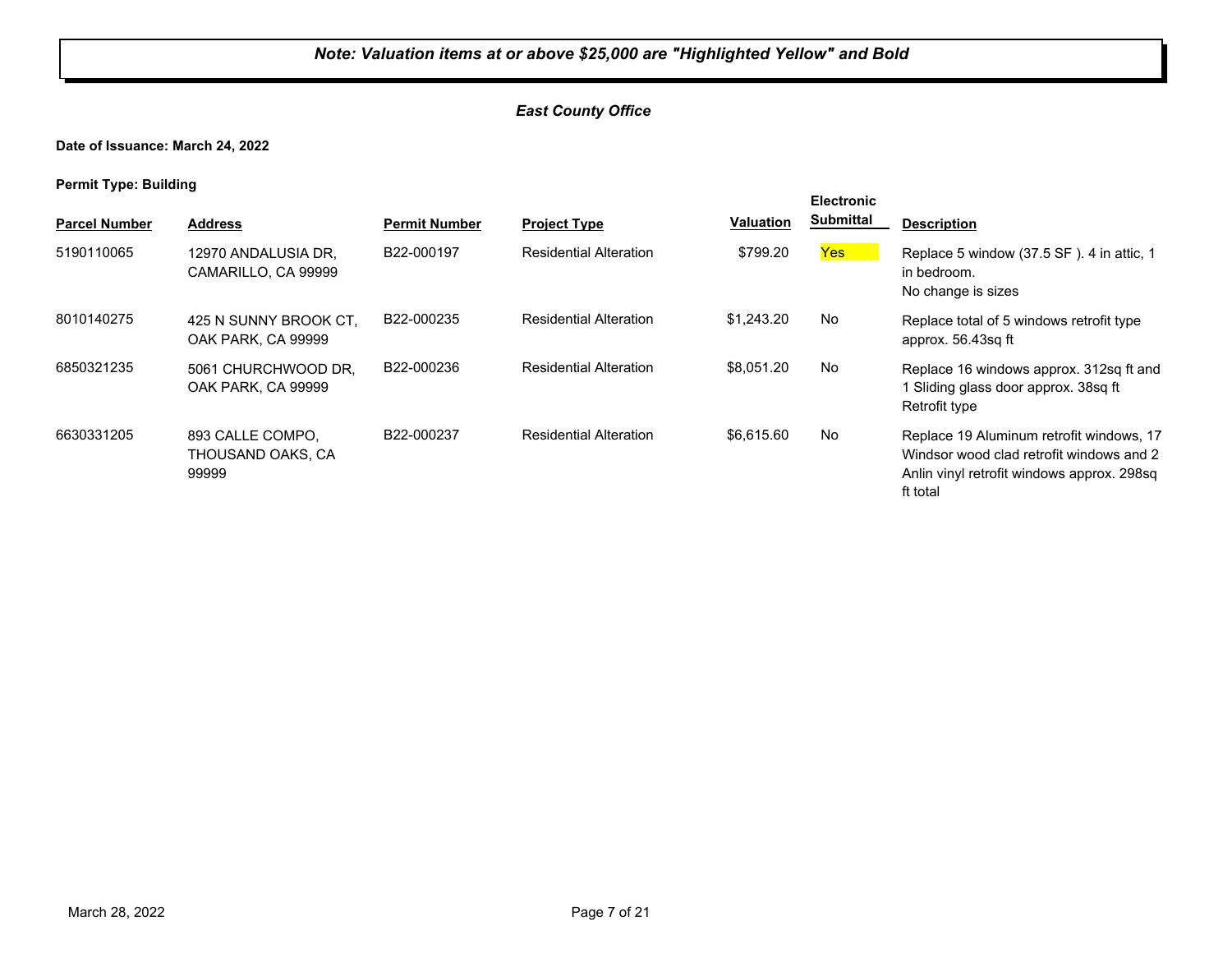## *East County Office*

**Date of Issuance: March 24, 2022**

**Permit Type: Combo**

| . .<br><b>Parcel Number</b> | <b>Address</b>                                        | <b>Permit Number</b> | <b>Project Type</b> | <b>Valuation</b> | <b>Electronic</b><br><b>Submittal</b> | <b>Description</b>                                                                                                                                                                                                                                                                                                                                                                                                                                                                                                            |
|-----------------------------|-------------------------------------------------------|----------------------|---------------------|------------------|---------------------------------------|-------------------------------------------------------------------------------------------------------------------------------------------------------------------------------------------------------------------------------------------------------------------------------------------------------------------------------------------------------------------------------------------------------------------------------------------------------------------------------------------------------------------------------|
| 6950160060                  | 388 W LOWER LAKE RD.<br>WESTLAKE VILLAGE, CA<br>91361 | C21-001180           | Residential         | \$373,910.90     | <b>Yes</b>                            | Interior reconfiguration and remodel of (e)<br>4359 SF SFR (to include all new windows<br>and doors), Habitable addition area 198<br>SF, Garage addition area 311 SF,<br>Balcony addition area 123 SF, Deck<br>addition area 108 SF, (N) added Footings<br>138 SF, (N) added Grade Beams 21 LF<br>(fees entered as "Piles"), (N) Raised Deck<br>934 SF.<br>Includes all new MEP.<br>(E) Foundation, Exterior walls and Roof<br>system to remain. Project reconfiguration<br>and remodel valued at 60% of NSFR<br>$< 6000$ SF. |
| 8500171105                  | 194 DAPPLEGRAY RD.<br>BELL CANYON, CA 99999           | C22-000297           | PoolSpa             | \$13,807.60      | No                                    | Remodel Pool and Spa<br>Plaster, tile, skimmer, pool decking and<br>coping.                                                                                                                                                                                                                                                                                                                                                                                                                                                   |

#### **Permit Type: Electrical**

|                      |                                             |                      |                     |                  | <b>Electronic</b> |                                                                                                                                                                |
|----------------------|---------------------------------------------|----------------------|---------------------|------------------|-------------------|----------------------------------------------------------------------------------------------------------------------------------------------------------------|
| <b>Parcel Number</b> | <b>Address</b>                              | <b>Permit Number</b> | <b>Project Type</b> | <b>Valuation</b> | <b>Submittal</b>  | <b>Description</b>                                                                                                                                             |
| 6680223215           | 231 HENRY DR.<br>NEWBURY PARK, CA<br>91320  | E22-000130           | Residential         | \$0.00           | No                | Installation of 1-Battery Back and new<br>125amp Back up loads center to existing<br>5.135 kW roof mounted solar PV system<br>installed under permit E21-1142. |
| 8500122085           | 92 BELL CANYON RD,<br>BELL CANYON, CA 99999 | E22-000192           | Residential         | \$0.00           | No                | Roof Mounted PV (4.8 kW) (12 modules)                                                                                                                          |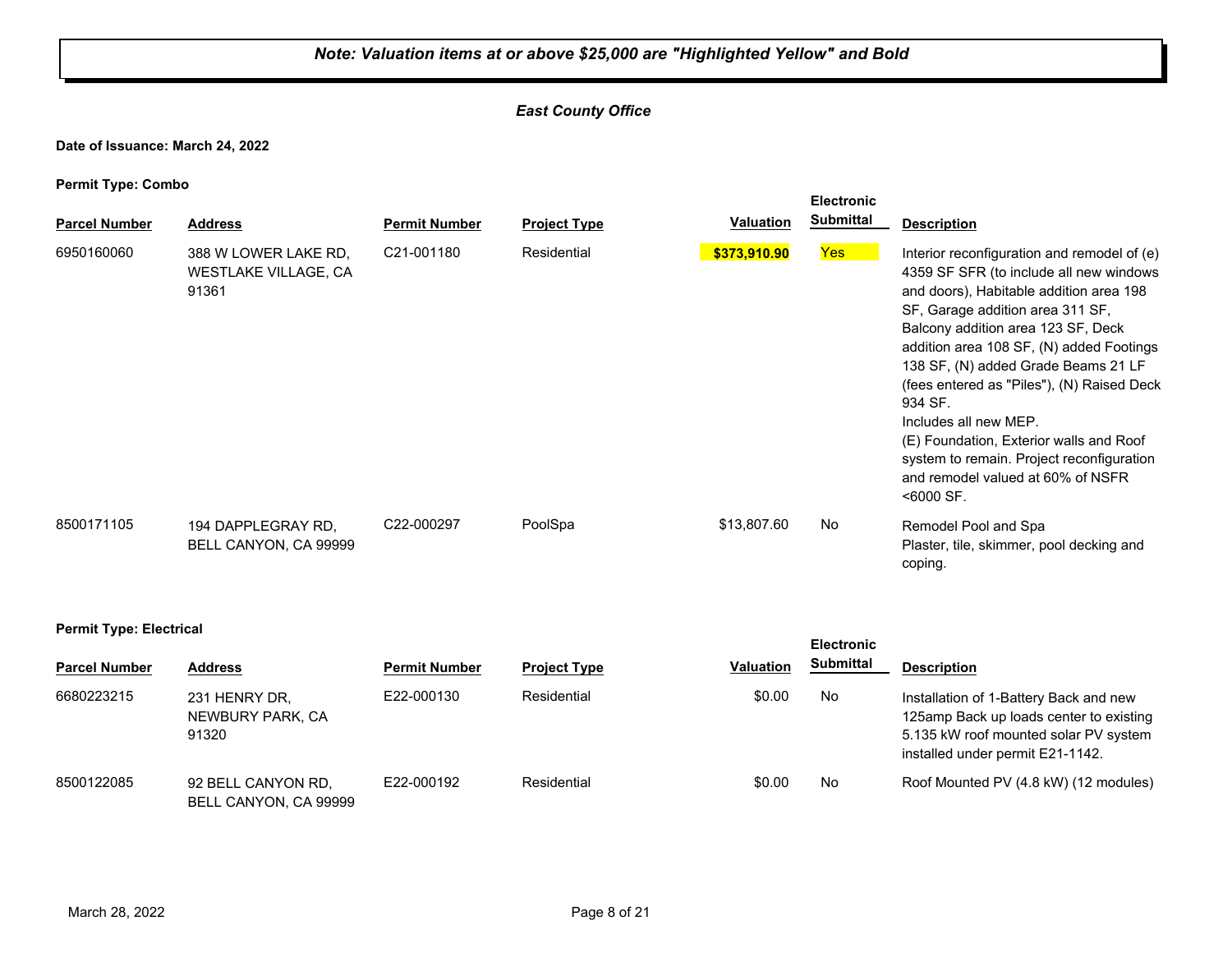## *East County Office*

**Date of Issuance: March 24, 2022**

**Permit Type: Mechanical**

|                      |                                                    |                      |                     |                  | <b>Electronic</b> |                                                                                                           |
|----------------------|----------------------------------------------------|----------------------|---------------------|------------------|-------------------|-----------------------------------------------------------------------------------------------------------|
| <b>Parcel Number</b> | Address                                            | <b>Permit Number</b> | <b>Project Type</b> | <b>Valuation</b> | Submittal         | <b>Description</b>                                                                                        |
| 5190200075           | 13525 PACIFIC BREEZE<br>DR, CAMARILLO, CA<br>99999 | M22-000070           | Residential         | \$0.00           | Yes               | C/O (2) FAU/coils same location in attic<br>(80 ktbu/100 ktbu)<br>C/O (2) ACs same location (4 Ton/5 Ton) |

#### **Date of Issuance: March 25, 2022**

#### **Permit Type: Building**

| . .                  |                                         |                      |                               |                  | <b>Electronic</b> |                                                            |
|----------------------|-----------------------------------------|----------------------|-------------------------------|------------------|-------------------|------------------------------------------------------------|
| <b>Parcel Number</b> | <b>Address</b>                          | <b>Permit Number</b> | <b>Project Type</b>           | <b>Valuation</b> | <b>Submittal</b>  | <b>Description</b>                                         |
| 6850272255           | 5092 BENEDICT CT, OAK<br>PARK, CA 99999 | B22-000248           | <b>Residential Alteration</b> | \$12,240.00      | No.               | Reroof (2400 SF) tile reset add new<br>sheathing as needed |

#### **Permit Type: Combo**

| <b>Parcel Number</b> | <b>Address</b>                                  | <b>Permit Number</b>    | <b>Project Type</b> | <b>Valuation</b> | <b>Submittal</b> | <b>Description</b>                                                |
|----------------------|-------------------------------------------------|-------------------------|---------------------|------------------|------------------|-------------------------------------------------------------------|
| 6110070380           | 3045 LIPMAN LN, SIMI<br><b>VALLEY, CA 93065</b> | C21-000564              | Residential         | \$10,272.00      | Yes              | Accessory structure of a storage shed<br>480 SF with electrical   |
| 6850211695           | 5510 NAPOLEON AV.<br>OAK PARK, CA 91377         | C <sub>22</sub> -000096 | Residential         | \$11,424,00      | Yes              | New attached solid and trellis patio cover<br>680 SF and [2] fans |

**Electronic**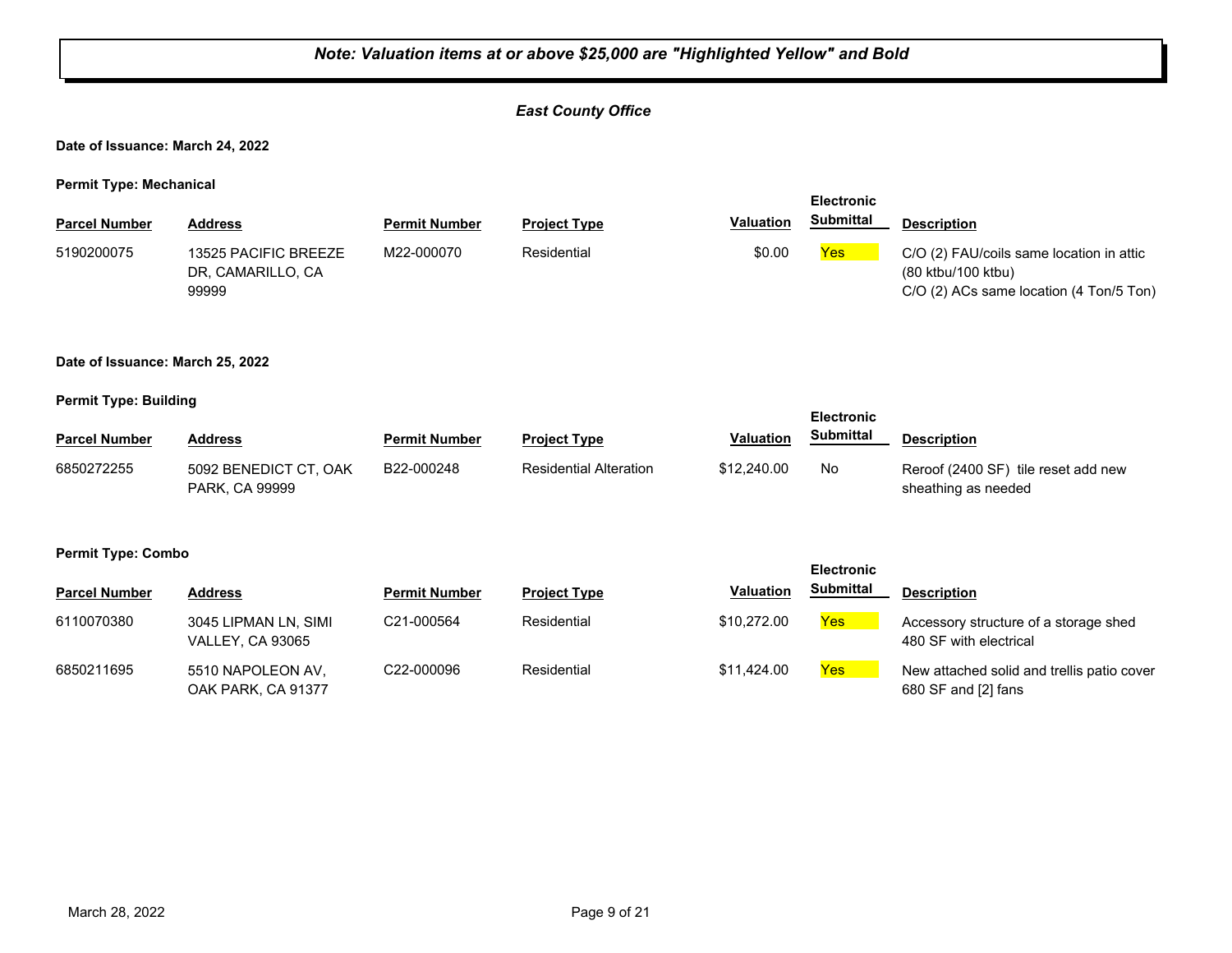## *East County Office*

**Date of Issuance: March 25, 2022**

**Permit Type: Electrical**

| . .                  |                                               |                      |                     |           | <b>Electronic</b> |                                                                                                                                                                                                                                                               |
|----------------------|-----------------------------------------------|----------------------|---------------------|-----------|-------------------|---------------------------------------------------------------------------------------------------------------------------------------------------------------------------------------------------------------------------------------------------------------|
| <b>Parcel Number</b> | <b>Address</b>                                | <b>Permit Number</b> | <b>Project Type</b> | Valuation | <b>Submittal</b>  | <b>Description</b>                                                                                                                                                                                                                                            |
| 8500071405           | 80 STAGECOACH RD.<br>WEST HILLS, CA 91307     | E22-000180           | Residential         | \$0.00    | <b>No</b>         | Addition of 5.76 kW ground mount solar<br>PV system to existing system. Total<br>system size is now 20.16 kW. Adding<br>4-Tesla Powerwall BESS to existing<br>system for a total of 5. Existing loads will<br>be relocated to new 225A backup loads<br>panel. |
| 6680223075           | 143 N WENDY DR.<br>THOUSAND OAKS, CA<br>99999 | E22-000208           | Residential         | \$0.00    | <b>Yes</b>        | Install Flush Roof Mounted Photovoltaic<br>$(6.39 \text{ kW})$                                                                                                                                                                                                |
| 6680200265           | 209 CAY DR, THOUSAND<br>OAKS, CA 99999        | E22-000210           | Residential         | \$0.00    | <b>Yes</b>        | Install Flush Roof Mounted Photovoltaic<br>(7.81 kW)                                                                                                                                                                                                          |
| 6680272075           | 2981 HELEN CT.<br>THOUSAND OAKS, CA<br>99999  | E22-000214           | Residential         | \$0.00    | <b>No</b>         | Main service panel upgrade to 200amp                                                                                                                                                                                                                          |

**East County Office Valuation Subtotal: \$803,352.84**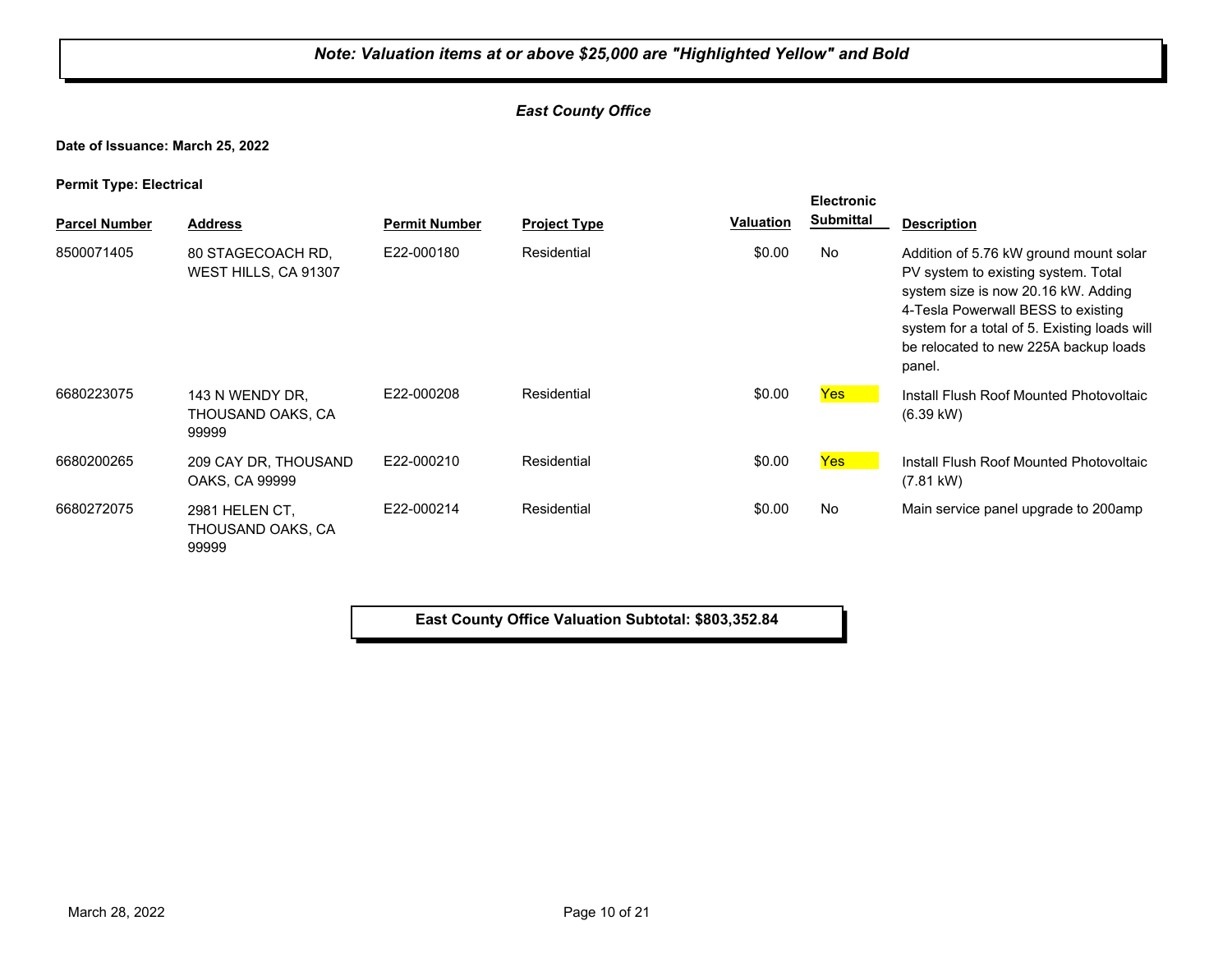## *West County Office*

**Date of Issuance: March 21, 2022**

**Permit Type: Building**

| . .                  |                                        |                      |                               |                  | <b>Electronic</b> |                                                                                                                                                             |
|----------------------|----------------------------------------|----------------------|-------------------------------|------------------|-------------------|-------------------------------------------------------------------------------------------------------------------------------------------------------------|
| <b>Parcel Number</b> | <b>Address</b>                         | <b>Permit Number</b> | <b>Project Type</b>           | <b>Valuation</b> | Submittal         | <b>Description</b>                                                                                                                                          |
| 1520132225           | 197 AVOCADO PL,<br>CAMARILLO, CA 99999 | B22-000211           | <b>Residential Alteration</b> | \$4.876.60       | No                | retrofit 5 Fibrex/wood windows (3: kitchen,<br>2: bed) $& 2$ patio doors (1: bed, 1:<br>kitchen), like for like, no size change.                            |
| 0170154170           | 108 W EL ROBLAR DR,<br>OJAI, CA 99999  | B22-000216           | Change of Occupancy           | \$0.00           | No                | Certificate of Occupancy -<br>Business<br>Name: Jimy James Kidd & Tara Jane<br>O'Neil<br>Type of Business: Artist Studio/Office<br>800 sq. ft<br>Unit #108. |

#### **Permit Type: Combo**

| <b>Parcel Number</b> | <b>Address</b>                                   | <b>Permit Number</b>    | <b>Project Type</b> | <b>Valuation</b> | <b>Electronic</b><br>Submittal | <b>Description</b>                                                                                                                                                                                                                                                                         |
|----------------------|--------------------------------------------------|-------------------------|---------------------|------------------|--------------------------------|--------------------------------------------------------------------------------------------------------------------------------------------------------------------------------------------------------------------------------------------------------------------------------------------|
| 7000260055           | 11824 ELLICE ST,<br>MALIBU, CA 90265             | C21-000305              | <b>NSFR</b>         | \$4,214,105.60   | <b>Yes</b>                     | new single family residence 23,960 sf                                                                                                                                                                                                                                                      |
| 1090323035           | 1288 VISTA DEL CIMA.<br>CAMARILLO, CA 93010      | C <sub>22</sub> -000132 | Residential         | \$76,866.10      | <b>Yes</b>                     | Interior remodel to consist of master<br>bathroom reconfigure (133 SF), kitchen<br>remodel include new plumbing fixture,<br>reconfigure living room area (669SF) and<br>adding new fireplace. Replace 2 windows<br>and 1 sliding glass door. Electrical<br>throughout residence (3,288SF). |
| 1100071130           | 6170 BALCOM CANYON<br>DR, CAMARILLO, CA<br>99999 | C22-000281              | Residential         | \$0.00           | No                             | restroom remodel 98 sf replace shower<br>and fixtures, 1 vanity, 1 toilet, 1 exhaust<br>fan, 3 electrical fixtures                                                                                                                                                                         |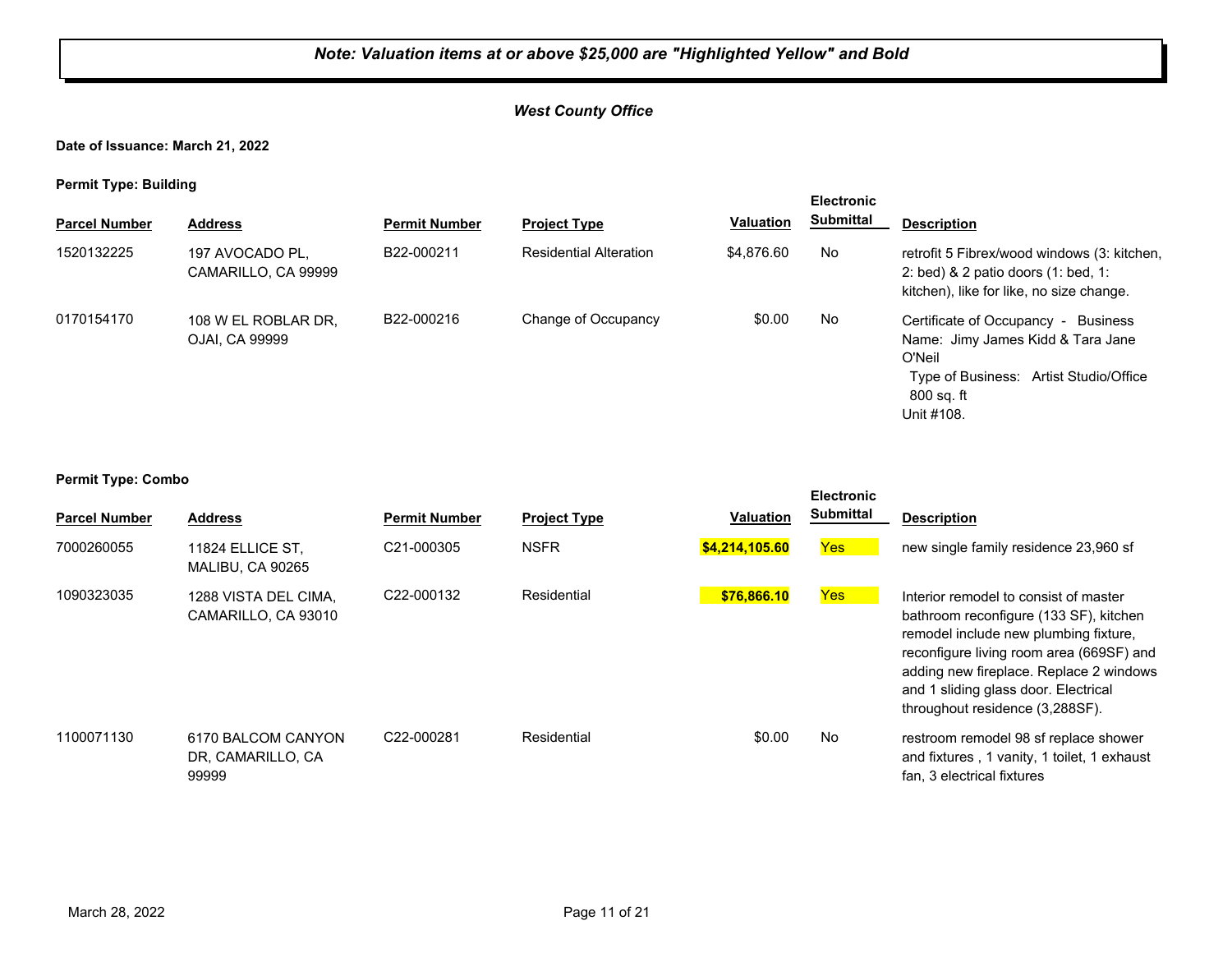## *West County Office*

## **Date of Issuance: March 21, 2022**

**Permit Type: Electrical**

| . .                  |                                                |                      |                     |                  | <b>Electronic</b> |                                                         |
|----------------------|------------------------------------------------|----------------------|---------------------|------------------|-------------------|---------------------------------------------------------|
| <b>Parcel Number</b> | <b>Address</b>                                 | <b>Permit Number</b> | <b>Project Type</b> | <b>Valuation</b> | <b>Submittal</b>  | <b>Description</b>                                      |
| 0550260640           | 1762 E. TELEGRAPH RD<br>AG, FILLMORE, CA 93015 | E22-000190           | Residential         | \$0.00           | No.               | Replace main electric sys. 100 ampers                   |
| 1490042395           | 3650 ORANGE DR EM,<br>OXNARD, CA 93036         | E22-000191           | AG                  | \$5.780.00       | No.               | New 125 amps electrical service for<br>irrigation only. |

#### **Permit Type: Mechanical**

| --                   |                                      |                      |                     |                  | <b>Electronic</b> |                                                    |
|----------------------|--------------------------------------|----------------------|---------------------|------------------|-------------------|----------------------------------------------------|
| <b>Parcel Number</b> | <b>Address</b>                       | <b>Permit Number</b> | <b>Project Type</b> | <b>Valuation</b> | <b>Submittal</b>  | <b>Description</b>                                 |
| 1450221120           | 2456 BALBOA ST,<br>OXNARD, CA 99999  | M22-000068           | Residential         | \$0.00           | No                | Replace furnace 25,000 BTUs                        |
| 1510040385           | 17 MAXINE DR.<br>CAMARILLO, CA 99999 | M22-000069           | Residential         | \$0.00           | No                | Replace air conditioning 4 ton in same<br>location |

#### **Permit Type: Plumbing**

|                      |                                            |                         |                     |                  | --------         |                                                                  |
|----------------------|--------------------------------------------|-------------------------|---------------------|------------------|------------------|------------------------------------------------------------------|
| <b>Parcel Number</b> | <b>Address</b>                             | <b>Permit Number</b>    | <b>Project Type</b> | <b>Valuation</b> | <b>Submittal</b> | <b>Description</b>                                               |
| 0330110235           | 1736 COUNTRY DR, OJAI,<br>CA 99999         | P22-000071              | Residential         | \$0.00           | No               | New water softener system in garage.                             |
| 0560241275           | 3928 SAVANNAH LN,<br><b>PIRU, CA 99999</b> | P22-000072              | Residential         | \$0.00           | No               | New gas line for firepit (approx. 120LF)                         |
| 0320081155           | 1113 WOODLAND AV.<br>OJAI, CA 99999        | P <sub>22</sub> -000073 | Residential         | \$0.00           | No               | replace 30 gallon water heater, outside<br>closet. Like for like |

**Electronic** 

#### **Date of Issuance: March 22, 2022**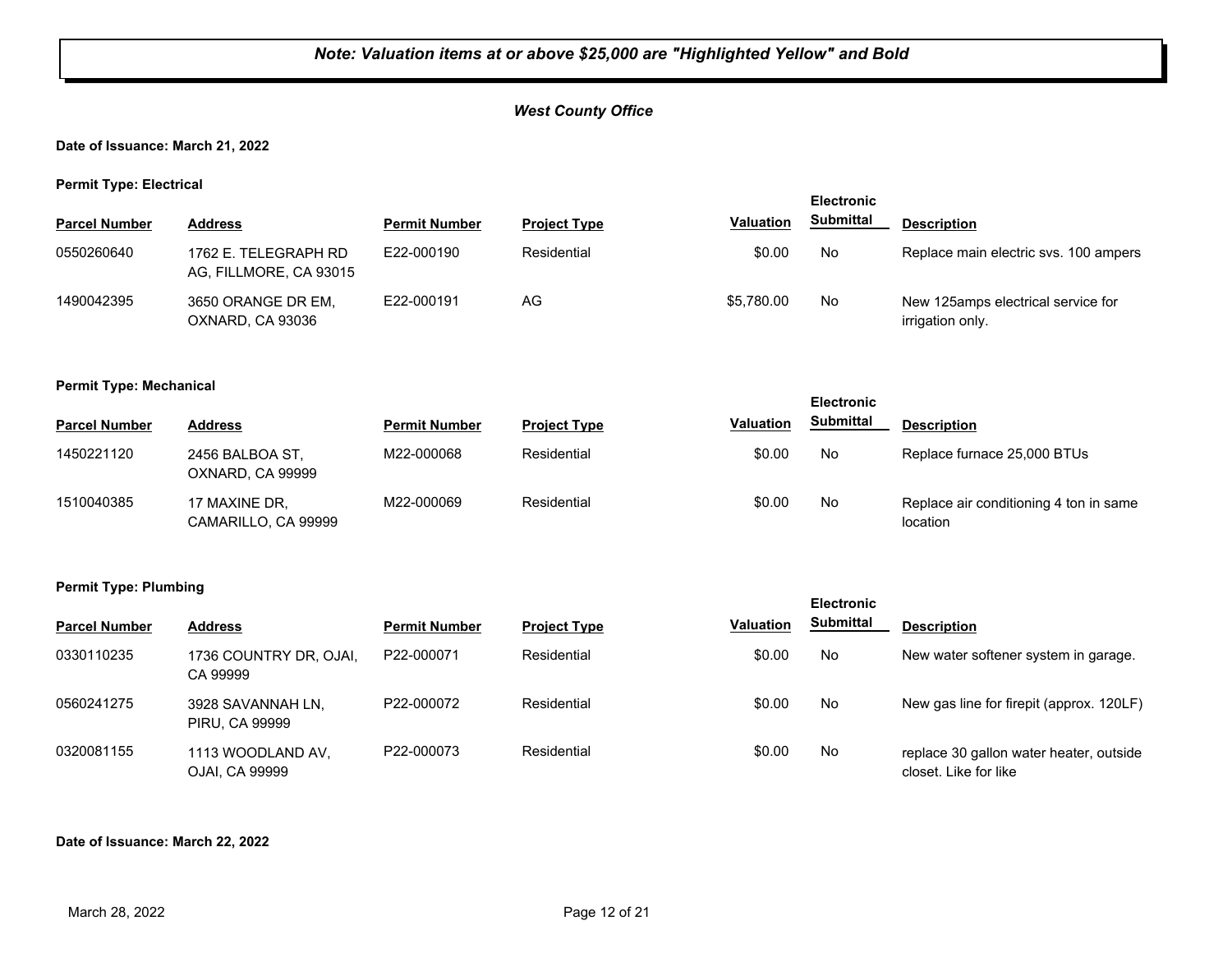## *West County Office*

**Date of Issuance: March 22, 2022**

**Permit Type: Building**

| . .                  | . .                                |                      |                               |                  | <b>Electronic</b> |                                                                                                |
|----------------------|------------------------------------|----------------------|-------------------------------|------------------|-------------------|------------------------------------------------------------------------------------------------|
| <b>Parcel Number</b> | <b>Address</b>                     | <b>Permit Number</b> | <b>Project Type</b>           | <b>Valuation</b> | <b>Submittal</b>  | <b>Description</b>                                                                             |
| 1450071045           | 593 WALNUT DR.<br>OXNARD, CA 99999 | B22-000215           | <b>Residential Alteration</b> | \$3.196.80       | No.               | retro fit 6 fibrex windows (sq ft 79.77<br>2 fibrex patio doors (sq ft 65.68)<br>like for like |

#### **Permit Type: Combo**

| <b>Parcel Number</b> | <b>Address</b>                             | <b>Permit Number</b>    | <b>Project Type</b> | <b>Valuation</b> | <b>Electronic</b><br><b>Submittal</b> | <b>Description</b>                                                                                                                                                         |
|----------------------|--------------------------------------------|-------------------------|---------------------|------------------|---------------------------------------|----------------------------------------------------------------------------------------------------------------------------------------------------------------------------|
| 0310133030           | 90 MONTE VIA, OAK<br><b>VIEW, CA 93022</b> | C <sub>21</sub> -000080 | Residential         | \$110,646.00     | <b>Yes</b>                            | Construction of 810 Sq. ft. Two story<br>addition-Living room and master<br>bedroom/bath                                                                                   |
| 2060232130           | 3337 SUNSET LN.<br>OXNARD, CA 93035        | C <sub>21</sub> -000535 | Residential         | \$95,856.20      | <b>Yes</b>                            | Construction of 651 Sq. ft. addition (20SF,<br>1st floor, 91 SF 2nd floor, 540 SF 3rd<br>floor) extend existing 2nd floor deck by 98<br>SF and new 186 SF, 3rd floor deck. |
| 0190070050           | 602 DEL NORTE RD.<br>OJAI, CA 99999        | C <sub>22</sub> -000255 | Residential         | \$0.00           | No                                    | Install new 100 kbtu FAU in attic. install<br>new 5 ton AC unit. New ducting                                                                                               |
| 1090093115           | 1210 FAIRWAY DR,<br>CAMARILLO, CA 99999    | C <sub>22</sub> -000290 | Residential         | \$0.00           | No                                    | Install 2 (3 ton) heat pumps in existing<br>location of furnaces (attic)<br>2 outdoor units installed on side of house                                                     |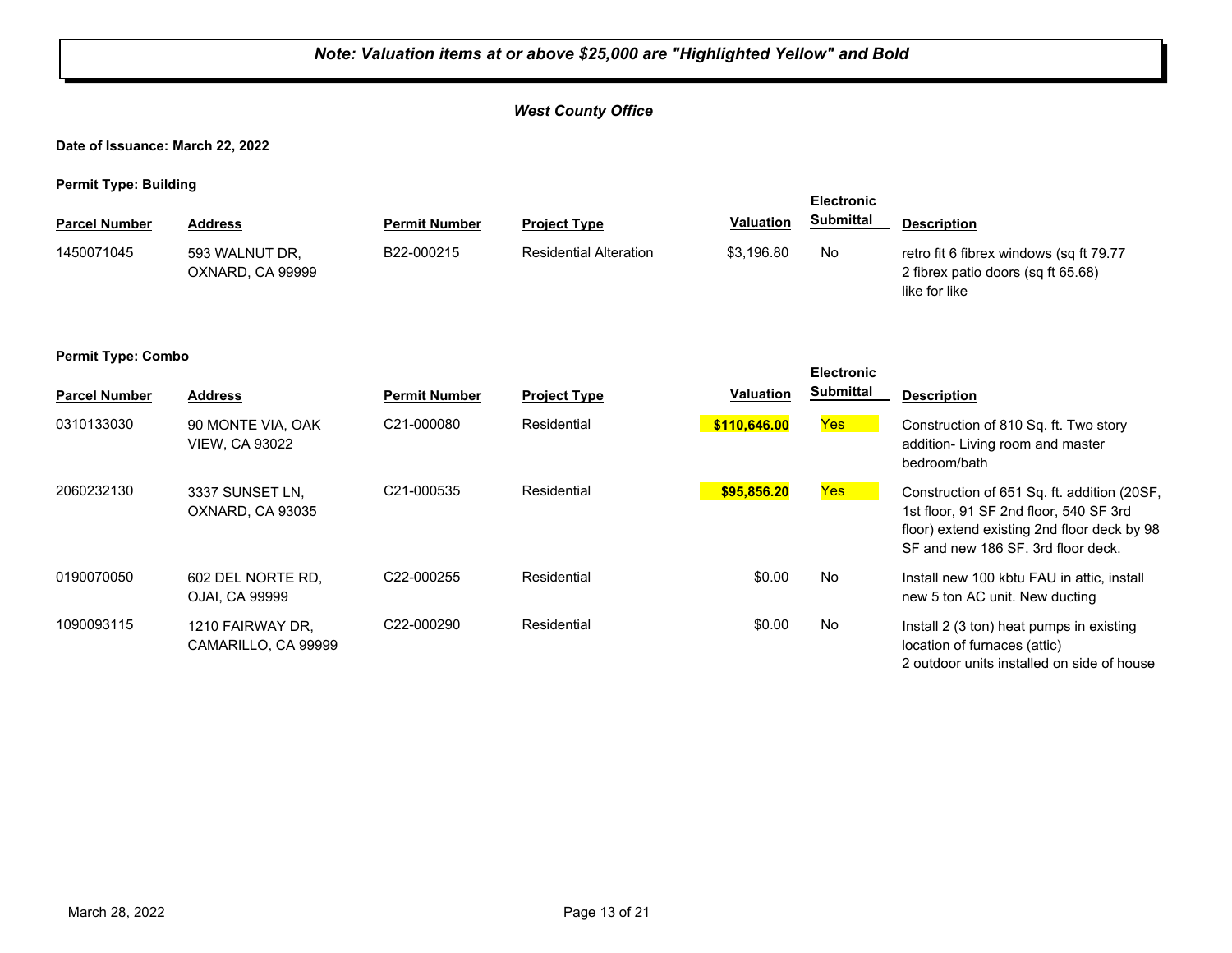## *West County Office*

## **Date of Issuance: March 22, 2022**

**Permit Type: Electrical**

| . .                  |                                       |                      |                     |           | <b>Electronic</b> |                                                           |
|----------------------|---------------------------------------|----------------------|---------------------|-----------|-------------------|-----------------------------------------------------------|
| <b>Parcel Number</b> | <b>Address</b>                        | <b>Permit Number</b> | <b>Project Type</b> | Valuation | <b>Submittal</b>  | <b>Description</b>                                        |
| 0330420035           | 11278 N VENTURA AV.<br>OJAI, CA 99999 | E22-000165           | Residential         | \$0.00    | No                | 200 amp overhead service upgrade from<br>existing 100 amp |
| 0320176045           | 90 W WILLEY ST, OJAI,<br>CA 99999     | E22-000189           | Residential         | \$0.00    | No                | Main service upgrade to 200 amp                           |

#### **Date of Issuance: March 23, 2022**

| <b>Parcel Number</b> | <b>Address</b>                          | <b>Permit Number</b> | <b>Project Type</b>           | Valuation | <b>Electronic</b><br><b>Submittal</b> | <b>Description</b>                                                                                                                                                                                                      |
|----------------------|-----------------------------------------|----------------------|-------------------------------|-----------|---------------------------------------|-------------------------------------------------------------------------------------------------------------------------------------------------------------------------------------------------------------------------|
| 0560042025           | 920 N MAIN ST, PIRU, CA<br>99999        | B22-000158           | <b>Residential Alteration</b> | \$865.80  | No                                    | Replace 39 sq. ft. of windows                                                                                                                                                                                           |
| 0630180030           | 3891 N VENTURA AV,<br>VENTURA, CA 99999 | B22-000227           | Change of Occupancy           | \$0.00    | No.                                   | Change of Occupancy/Tenant, Suite B1,<br>No improvements part of this permit<br><b>Business Name: BROTHERS OF</b><br><b>INDUSTRY, INCE</b><br>Business Type: Millwork and finish<br>carpentry<br>Square Footage: 10,000 |
| 1330031110           | 162 MONTGOMERY AV.<br>OXNARD, CA 99999  | B22-000228           | Change of Occupancy           | \$0.00    | No                                    | Certificate of Occupancy - Business<br>Name: Montgomery Ave Cooling,<br>Square Footage: 9,600<br>Change of Ownership for AG<br>packing/Storage                                                                          |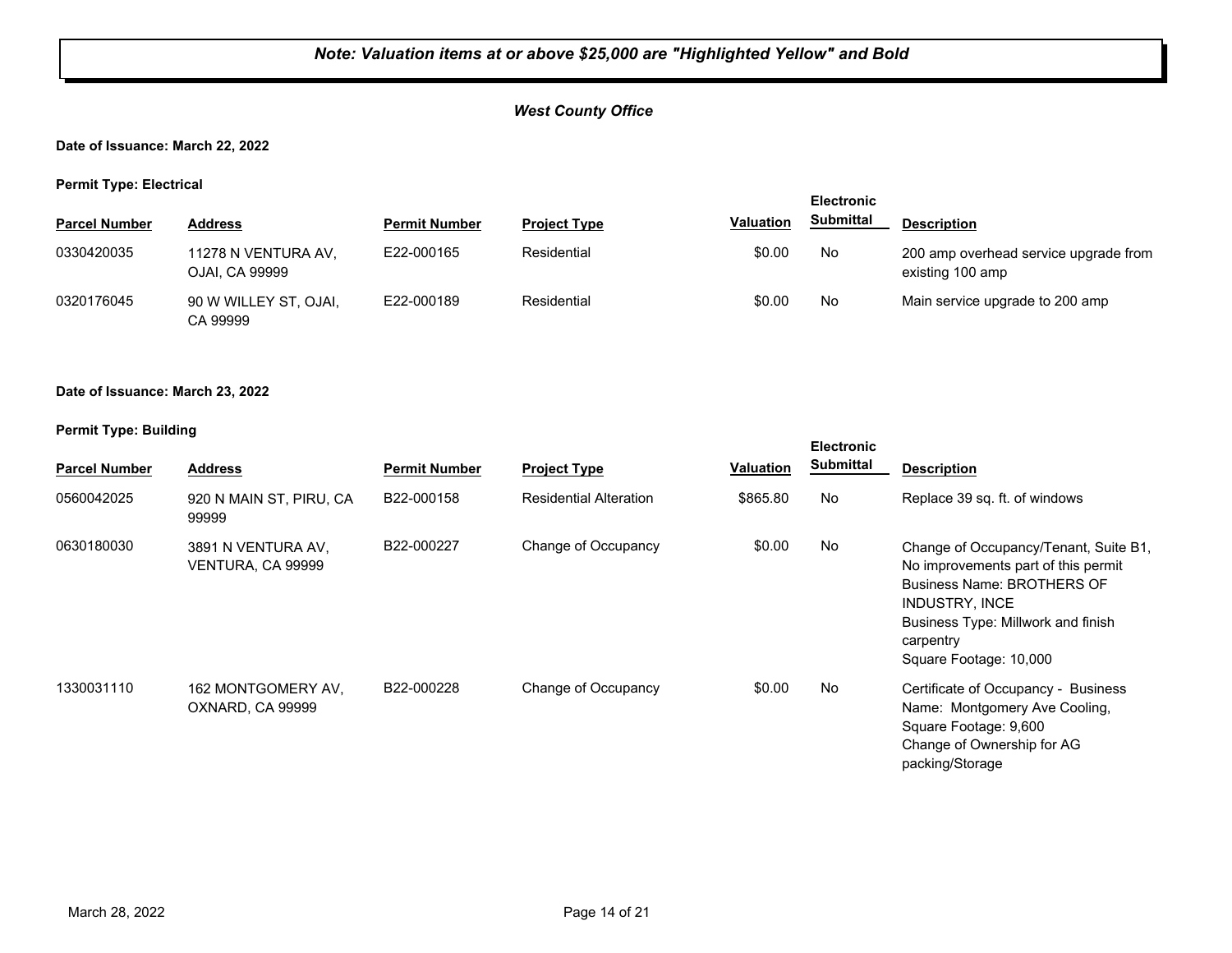## *West County Office*

**Date of Issuance: March 23, 2022**

**Permit Type: Combo**

| . .                  |                                        |                         |                     |                  | <b>Electronic</b> |                                                                                                                                                                            |
|----------------------|----------------------------------------|-------------------------|---------------------|------------------|-------------------|----------------------------------------------------------------------------------------------------------------------------------------------------------------------------|
| <b>Parcel Number</b> | <b>Address</b>                         | <b>Permit Number</b>    | <b>Project Type</b> | <b>Valuation</b> | <b>Submittal</b>  | <b>Description</b>                                                                                                                                                         |
| 2060142250           | 508 OCEAN DR, OXNARD,<br>CA 93035      | C <sub>22</sub> -000179 | Residential         | \$0.00           | No                | New water softener system in garage.                                                                                                                                       |
| 2060321050           | 276 HOLLYWOOD BL.<br>OXNARD, CA 99999  | C <sub>22</sub> -000265 | Residential         | \$1.109.50       | No                | remodel bathroom make tub into walk in<br>shower, relocate shower valve and drain<br>replace fixtures                                                                      |
| 0610182050           | 8776 NYE RD, OJAI, CA<br>99999         | C22-000289              | Residential         | \$0.00           | No                | Install (1) 70- amp 240 electrical subpanel<br>and 90 LF of underground conduit, install<br>90 ft of 1 inch poly gas line and gas line<br>stub with shut off valve for bbg |
| 1510011235           | 706 ANACAPA DR.<br>CAMARILLO, CA 99999 | C <sub>22</sub> -000296 | PoolSpa             | \$7,065.50       | No                | Installation of above ground spa                                                                                                                                           |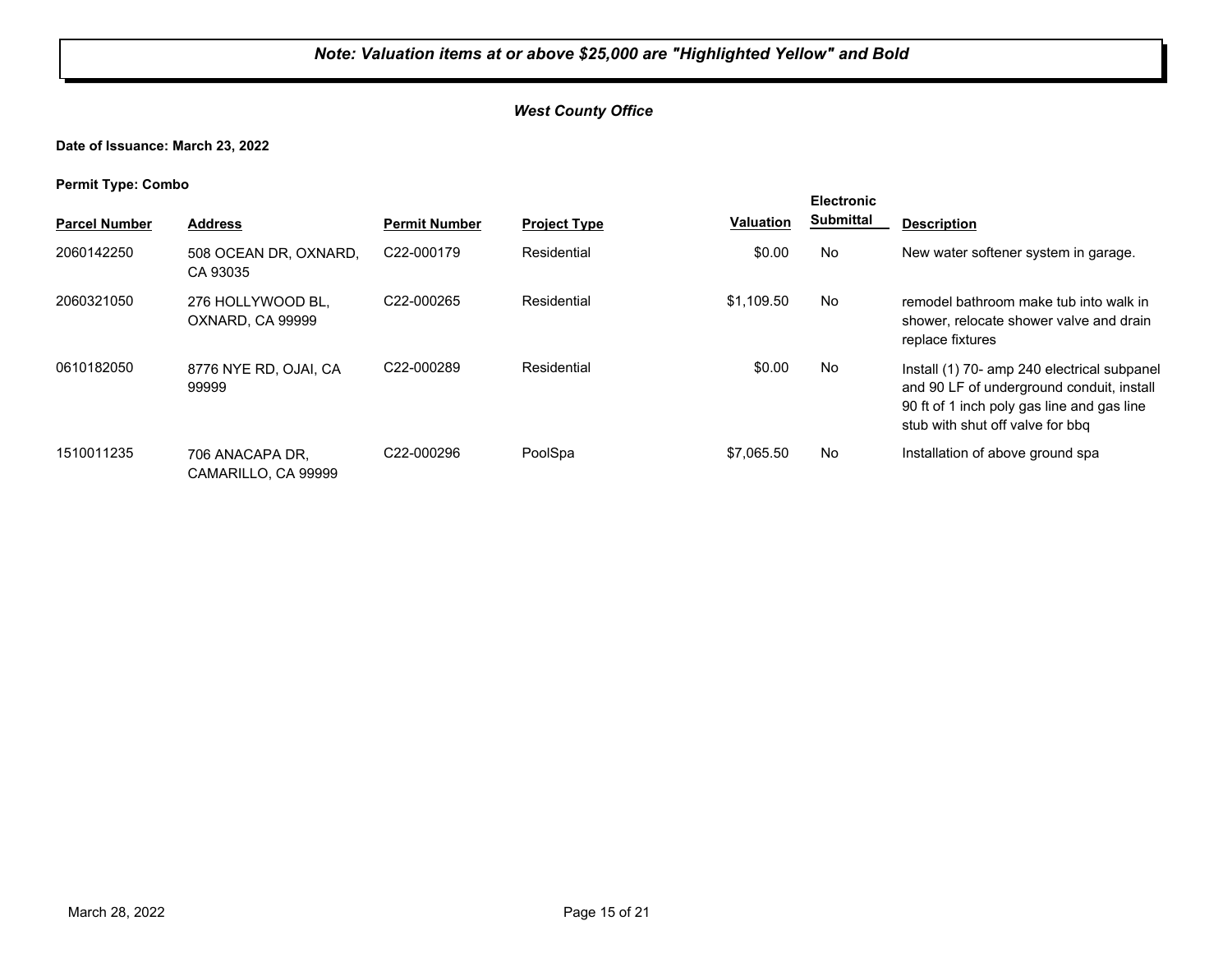## *West County Office*

## **Date of Issuance: March 23, 2022**

**Permit Type: Electrical**

|                      |                                                |                      |                     |                  | <b>Electronic</b> |                                                                                                                                                                                                 |
|----------------------|------------------------------------------------|----------------------|---------------------|------------------|-------------------|-------------------------------------------------------------------------------------------------------------------------------------------------------------------------------------------------|
| <b>Parcel Number</b> | <b>Address</b>                                 | <b>Permit Number</b> | <b>Project Type</b> | <b>Valuation</b> | <b>Submittal</b>  | <b>Description</b>                                                                                                                                                                              |
| 0630094105           | 5136 PRIMROSE DR.<br>VENTURA, CA 93001         | E22-000017           | Residential         | \$0.00           | <b>Yes</b>        | Install advanced energy storage system<br>including: (2) tesla powerwall 2 AC battery<br>system (1) tesla backup gateway 2, install<br>new subpanel to hold existing back up<br>loads           |
| 0970060245           | 14827 FOOTHILL RD.<br>SANTA PAULA, CA 93060    | E22-000078           | Residential         | \$0.00           | <b>Yes</b>        | Install advances energy storage system:<br>(1) tesla Powerwall 1 ac battery system<br>(5kw) (1) tesla backup gateway with<br>internal panelboard, (1) non backup load<br>panel                  |
| 2300080335           | 1931 LEWIS RD.<br>CAMARILLO, CA 93012          | E22-000122           | AG                  | \$0.00           | Yes               | Electrical service restoration to<br>2-residences and wells used for their<br>water service only. No other structures to<br>be supplied power until separately<br>approved on separate permits. |
| 0140090615           | 3333 THACHER RD, OJAI,<br>CA 99999             | E22-000198           | Residential         | \$0.00           | No                | 6.08DC kW(5.46AC kW) ROOF<br>MOUNTED PHOTOVOLTAIC SYSTEM.<br>W/16 MODS AND 16 MICRO INV                                                                                                         |
| 0600450065           | 7015 VISTA DEL RINCON<br>DR, VENTURA, CA 93001 | E22-000200           | AG                  | \$0.00           | No                | Replacement of AG Meter due to wind<br>damage, 200 amps                                                                                                                                         |
| 0610276075           | 970 ENCORE DR, OJAI,<br>CA 99999               | E22-000201           | Residential         | \$0.00           | No                | Installation of roof mounted solar system,<br>7.455 kWs, 21 panels, 1 inverter                                                                                                                  |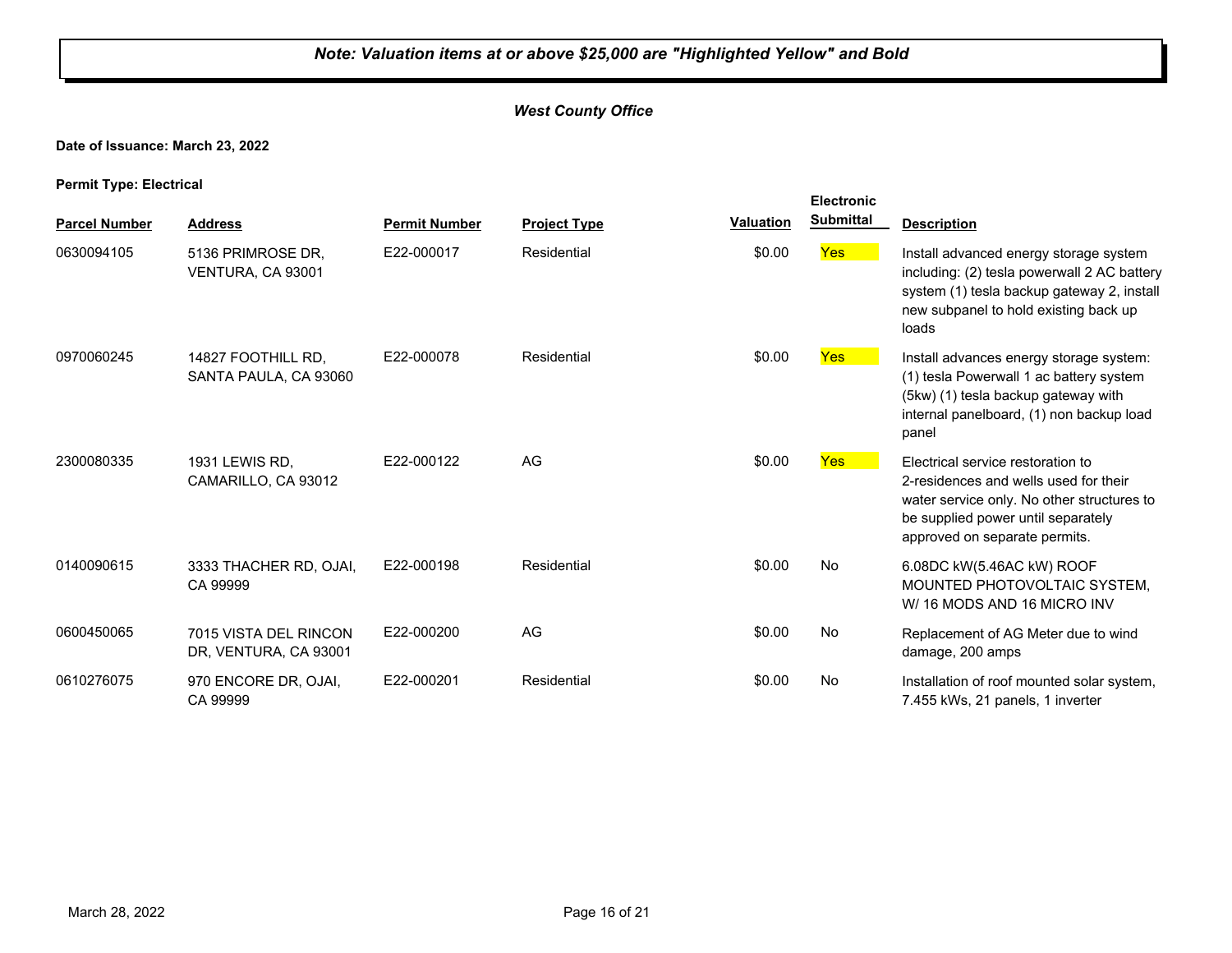## *West County Office*

## **Date of Issuance: March 23, 2022**

**Permit Type: Mechanical**

| . .                  |                                             |                      |                     |                  | <b>Electronic</b> |                                                          |
|----------------------|---------------------------------------------|----------------------|---------------------|------------------|-------------------|----------------------------------------------------------|
| <b>Parcel Number</b> | <b>Address</b>                              | <b>Permit Number</b> | <b>Project Type</b> | <b>Valuation</b> | Submittal         | <b>Description</b>                                       |
| 7000200765           | 11834 PACIFIC COAST<br>HY, MALIBU, CA 99999 | M22-000074           | Residential         | \$4,500.00       | Yes               | install a new spyro ducts work with<br>insulation        |
| 2060272170           | 4137 OCEAN DR.<br>OXNARD, CA 99999          | M22-000075           | Residential         | \$0.00           | No                | Replace existing furnaces in same<br>location in garage. |

#### **Date of Issuance: March 24, 2022**

| <b>Parcel Number</b> | <b>Address</b>                                  | <b>Permit Number</b> | <b>Project Type</b>           | <b>Valuation</b> | <b>Electronic</b><br><b>Submittal</b> | <b>Description</b>                                                  |
|----------------------|-------------------------------------------------|----------------------|-------------------------------|------------------|---------------------------------------|---------------------------------------------------------------------|
| 0140030300           | 2525 GRIDLEY RD.<br>VENTURA COUNTY, CA<br>99999 | B21-001027           | <b>Residential Accessory</b>  | \$152,460,00     | Yes                                   | Construct new site retaining wall<br>(5,775SF)                      |
|                      |                                                 |                      |                               |                  |                                       | Ref. GP21-0017                                                      |
| 0460211090           | 1061 SIMI ST, FILLMORE,<br>CA 99999             | B22-000233           | <b>Residential Alteration</b> | \$7.140.00       | No                                    | Reroof, new comp shingles over house<br>and detached garage. 43 sq. |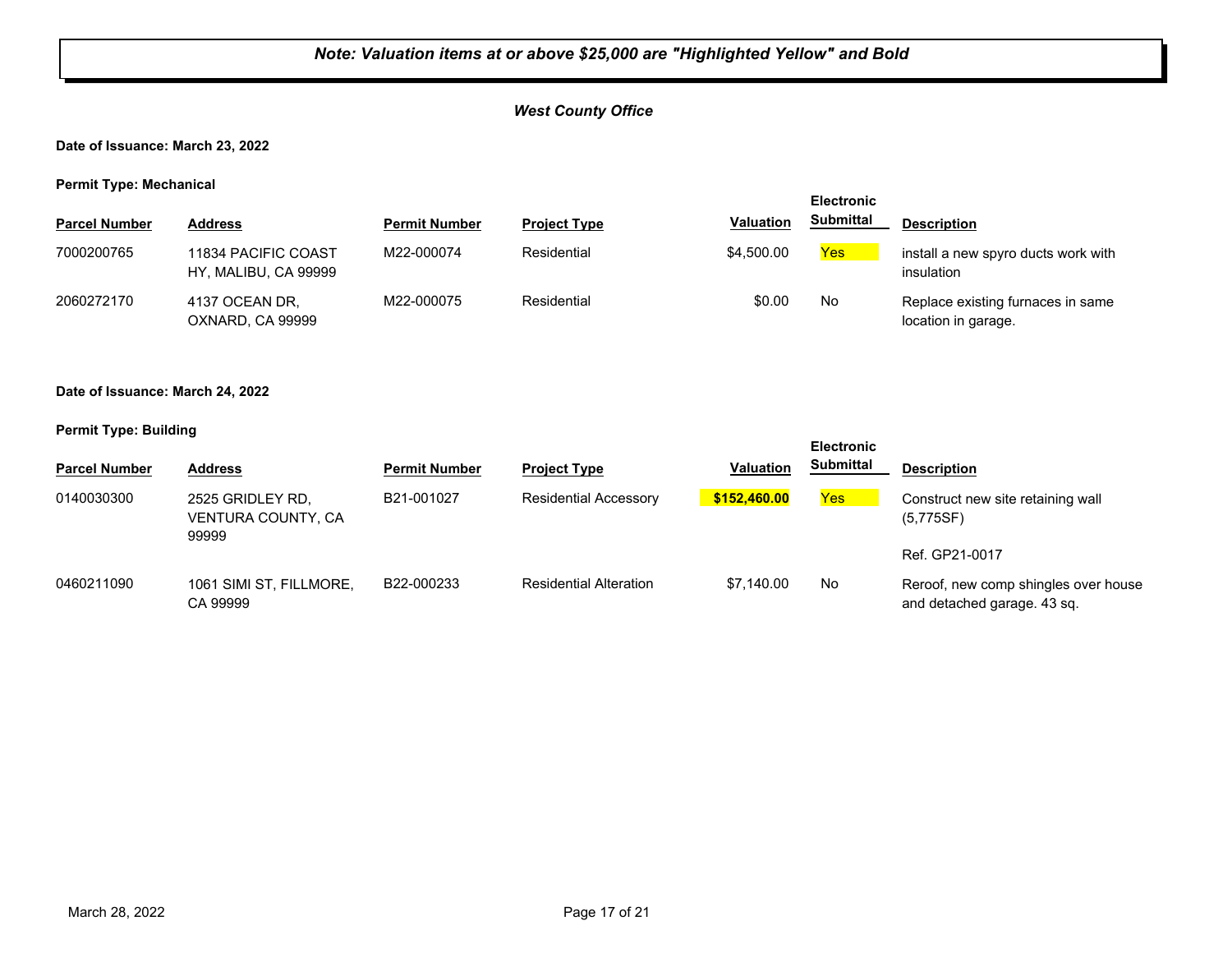## *West County Office*

**Date of Issuance: March 24, 2022**

**Permit Type: Combo**

| <b>Parcel Number</b> | <b>Address</b>                                        | <b>Permit Number</b>    | <b>Project Type</b> | <b>Valuation</b> | <b>Electronic</b><br><b>Submittal</b> | <b>Description</b>                                                                                                                                                                                                          |
|----------------------|-------------------------------------------------------|-------------------------|---------------------|------------------|---------------------------------------|-----------------------------------------------------------------------------------------------------------------------------------------------------------------------------------------------------------------------------|
| 0030260470           | 13485 BOY SCOUT CAMP<br>RD, FRAZIER PARK, CA<br>93225 | C <sub>20</sub> -000970 | Commercial          | \$19,219.70      | <b>Yes</b>                            | New AT&T wireless facility ("cell site"): 1<br>new 70-foot monopine with 12 panel<br>antennas and remote radio units. A new<br>6-foot CMU wall enclosure will contain the<br>monopine and associated equipment at<br>grade. |
| 2060178030           | 2125 PIRU AV. OXNARD.<br>CA 93035                     | C22-000137              | Residential         | \$7,833,60       | Yes                                   | Reroof 1,536 sq foot using Tesla solar roof<br>PV system, 5.688 kW with 2-Tesla<br>Battery backup systems. Existing loads<br>will be relocated to new 200A backup<br>loads panel.                                           |

#### **Permit Type: Mechanical**

| - -                  |                                  |                      |                     |                  | <b>Electronic</b> |                                                                                                                      |  |
|----------------------|----------------------------------|----------------------|---------------------|------------------|-------------------|----------------------------------------------------------------------------------------------------------------------|--|
| <b>Parcel Number</b> | <b>Address</b>                   | <b>Permit Number</b> | <b>Project Type</b> | <b>Valuation</b> | <b>Submittal</b>  | <b>Description</b>                                                                                                   |  |
| 0340240155           | 11111 ALTO DR. OJAI. CA<br>99999 | M22-000076           | Residential         | \$0.00           | No                | Replace heat pump/air handler, same<br>location. Air handler in attic and<br>condenser located on side of the house. |  |

**Date of Issuance: March 25, 2022**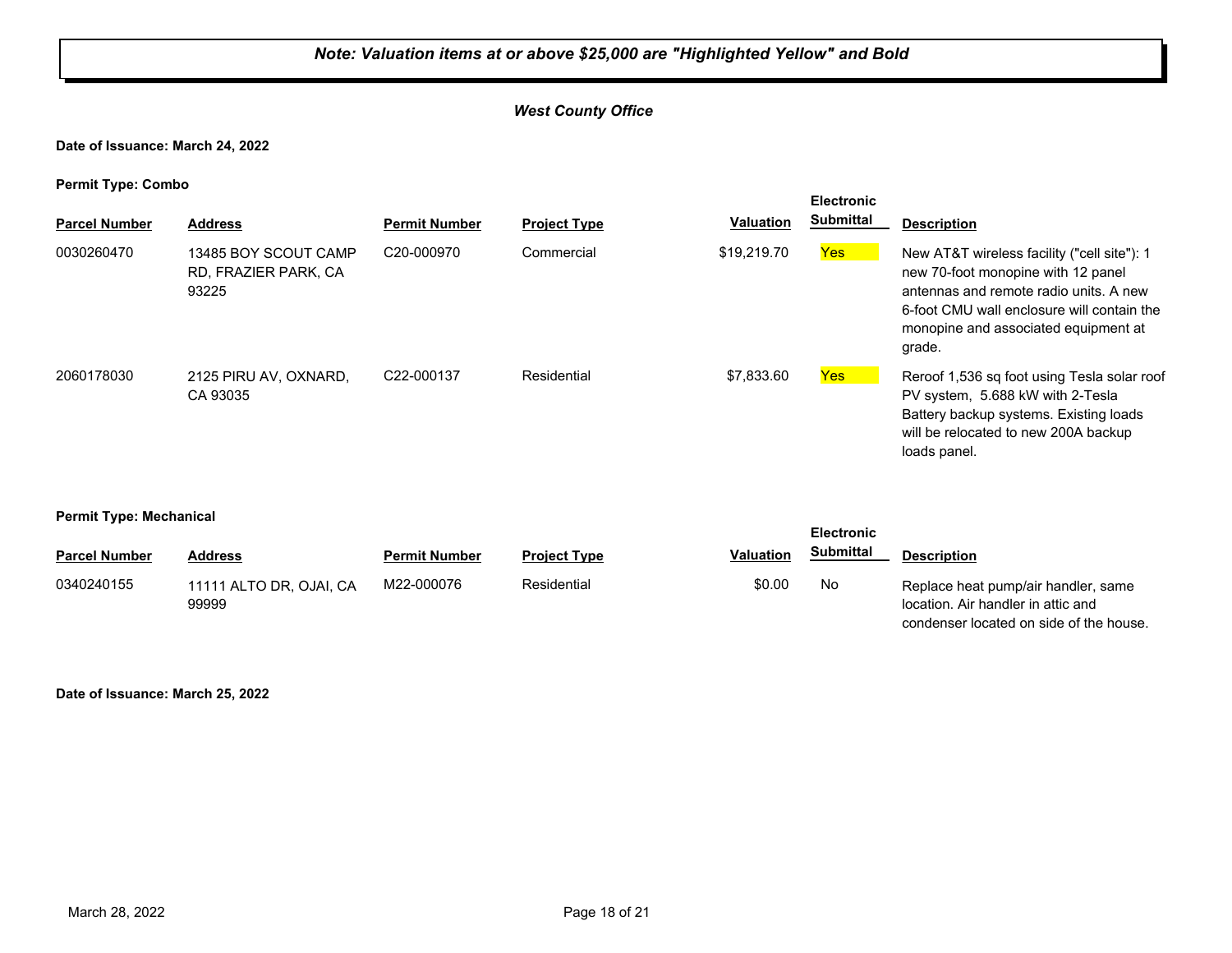## *West County Office*

**Date of Issuance: March 25, 2022**

| . .<br><b>Parcel Number</b>                    | <b>Address</b>                      | <b>Permit Number</b> | <b>Project Type</b>           | Valuation        | <b>Electronic</b><br><b>Submittal</b> | <b>Description</b>                                                                                |  |
|------------------------------------------------|-------------------------------------|----------------------|-------------------------------|------------------|---------------------------------------|---------------------------------------------------------------------------------------------------|--|
| 0330143055                                     | 2012 SUMAC DR, OJAI,<br>CA 99999    | B22-000246           | <b>Residential Alteration</b> | \$12,750.00      | <b>No</b>                             | Reroof house and attached garage 2500<br>SF, remove existing tile, re-felt and re<br>install tile |  |
| <b>Permit Type: Combo</b><br><b>Electronic</b> |                                     |                      |                               |                  |                                       |                                                                                                   |  |
| <b>Parcel Number</b>                           | <b>Address</b>                      | <b>Permit Number</b> | <b>Project Type</b>           | <b>Valuation</b> | <b>Submittal</b>                      | <b>Description</b>                                                                                |  |
| 0170144090                                     | 166 N ENCINAL AV, OJAI,<br>CA 93023 | C21-001401           | Residential                   | \$17,587.20      | <b>No</b>                             | Construct 458 sq. ft. work shop                                                                   |  |
| 0290100100                                     | 4364 GRAND AV, OJAI,<br>CA 93023    | C21-001463           | PoolSpa                       | \$32,815.10      | Yes                                   | swimming pool 600 sq ft 6-0' deep using<br>s.p.s #6-2019 sheet 100 with automatic<br>pool cover   |  |
| 2060262225                                     | 4044 OCEAN DR.<br>OXNARD, CA 93035  | C22-000140           | Residential                   | \$12,478.10      | Yes                                   | Remodel kitchen, bathroom and convert<br>existing bedroom into walk in closet and<br>bathroom     |  |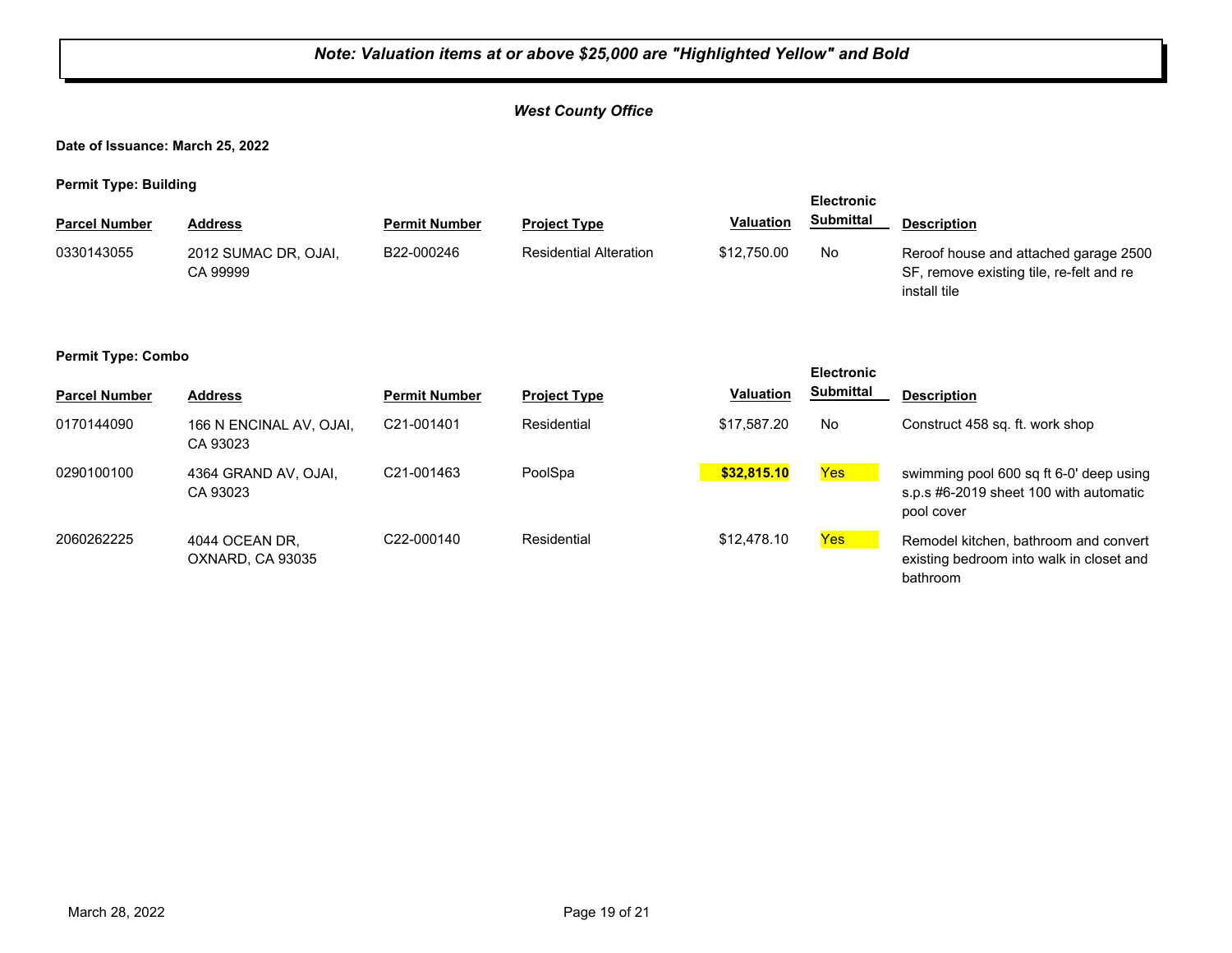## *West County Office*

**Date of Issuance: March 25, 2022**

**Permit Type: Electrical**

|                      |                                        |                      |                     |                  | <b>Electronic</b> |                                                               |
|----------------------|----------------------------------------|----------------------|---------------------|------------------|-------------------|---------------------------------------------------------------|
| <b>Parcel Number</b> | <b>Address</b>                         | <b>Permit Number</b> | <b>Project Type</b> | <b>Valuation</b> | <b>Submittal</b>  | <b>Description</b>                                            |
| 1550100115           | 130 W HIGHLAND,<br>CAMARILLO, CA 99999 | E22-000209           | Residential         | \$0.00           | No                | Main panel upgrade to 200 amp.                                |
| 0290120100           | 1280 MC ANDREW RD.<br>OJAI, CA 99999   | E22-000211           | Residential         | \$0.00           | No                | Main panel upgrade to 200 amp.                                |
| 0320176145           | 91 W VALLEYRIDGE ST,<br>OJAI, CA 99999 | E22-000213           | Residential         | \$0.00           | Yes               | Installation of roof mounted PV system,<br>4.26 KW, 12 panels |

#### **Permit Type: Mechanical**

|                      |                                              |                      |                     |                  | <b>Electronic</b> |                                                |
|----------------------|----------------------------------------------|----------------------|---------------------|------------------|-------------------|------------------------------------------------|
| <b>Parcel Number</b> | <b>Address</b>                               | <b>Permit Number</b> | <b>Project Type</b> | <b>Valuation</b> | <b>Submittal</b>  | <b>Description</b>                             |
| 1520150265           | 326 VISTA DEL MAR AV.<br>CAMARILLO, CA 99999 | M22-000077           | Residential         | \$0.00           | No                | Replace AC condenser, FAU, duct<br>system 525' |

**West County Office Valuation Subtotal: \$4,787,151.80**

**Total Unincorporated Weekly Valuation: \$5,590,504.64**